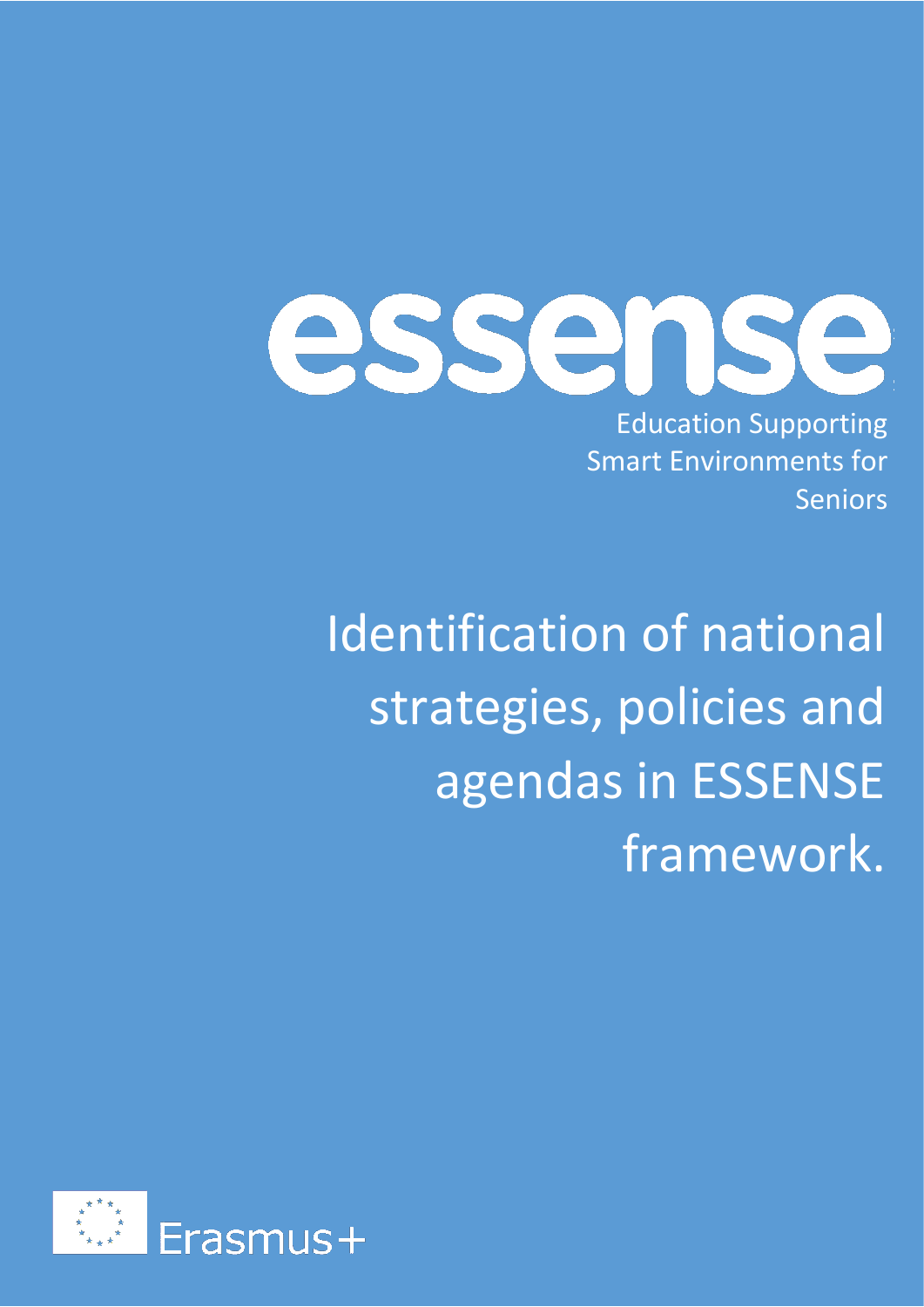| <b>Project Title</b>     | Higher Education Programme on<br><b>Building</b><br>Information Modelling towards the development of<br><b>Smart environments for Seniors</b>                                                                                                                                                                                                                                                                                                                                                                                |  |  |  |
|--------------------------|------------------------------------------------------------------------------------------------------------------------------------------------------------------------------------------------------------------------------------------------------------------------------------------------------------------------------------------------------------------------------------------------------------------------------------------------------------------------------------------------------------------------------|--|--|--|
| <b>Acronym</b>           | <b>ESSENSE</b><br><b>Education</b><br>Supporting<br>Smart<br><b>Environments for Seniors.</b>                                                                                                                                                                                                                                                                                                                                                                                                                                |  |  |  |
| <b>Project Reference</b> | 2018-1-DE01-KA203-004292                                                                                                                                                                                                                                                                                                                                                                                                                                                                                                     |  |  |  |
| <b>Start date</b>        | 01-09-2018                                                                                                                                                                                                                                                                                                                                                                                                                                                                                                                   |  |  |  |
| <b>End date</b>          | 31-08-2021                                                                                                                                                                                                                                                                                                                                                                                                                                                                                                                   |  |  |  |
| <b>Partners</b>          | Karlsruher Institut fuer<br>Technologie<br>$(DE)$ ,<br>Coordinator.<br>buildingSMART e.V. (DE)<br>$\omega_{\rm{eff}}$<br>Fundación Ageing Social Lab (ES)<br>$\omega_{\rm{eff}}$<br>Ss. Cyril And Methodius University in Skopje (MK)<br>$\omega_{\rm{eff}}$<br>Asociación Empresarial de Investigación Centro<br>$\omega_{\rm c}$<br>Tecnológico del Mueble y la Madera de la Región de<br>Murcia (ES)<br>ALFATRAINING Bildungszentrum GMBH (DE)<br>$\omega_{\rm c}$<br>Univerza na Primorskem Universita del Litorale (SI) |  |  |  |
| <b>Document</b>          | O5-A2                                                                                                                                                                                                                                                                                                                                                                                                                                                                                                                        |  |  |  |
| <b>Version</b>           | <b>First</b>                                                                                                                                                                                                                                                                                                                                                                                                                                                                                                                 |  |  |  |
| <b>Author</b>            | <b>Ageing Lab</b>                                                                                                                                                                                                                                                                                                                                                                                                                                                                                                            |  |  |  |

# Document Track Changes

|       | <b>Version Date Changes</b> |                                           |
|-------|-----------------------------|-------------------------------------------|
| ∣ ¶st | 2020                        | Jannuary Initial Version of the Document. |

Disclaimer: The European Commission support for the production of this publication does not constitute endorsement be made of the information contained therein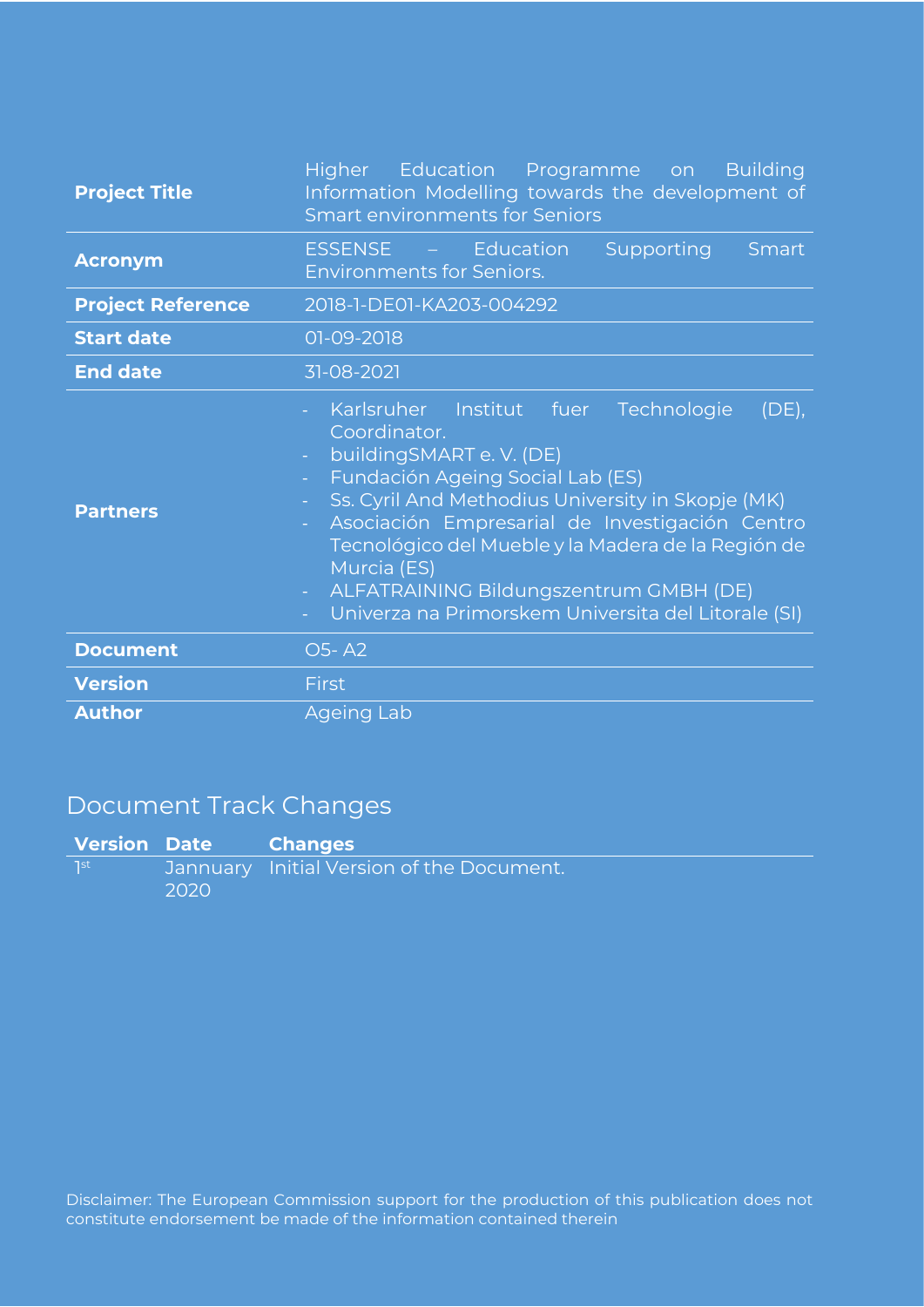# Index

<span id="page-2-0"></span>

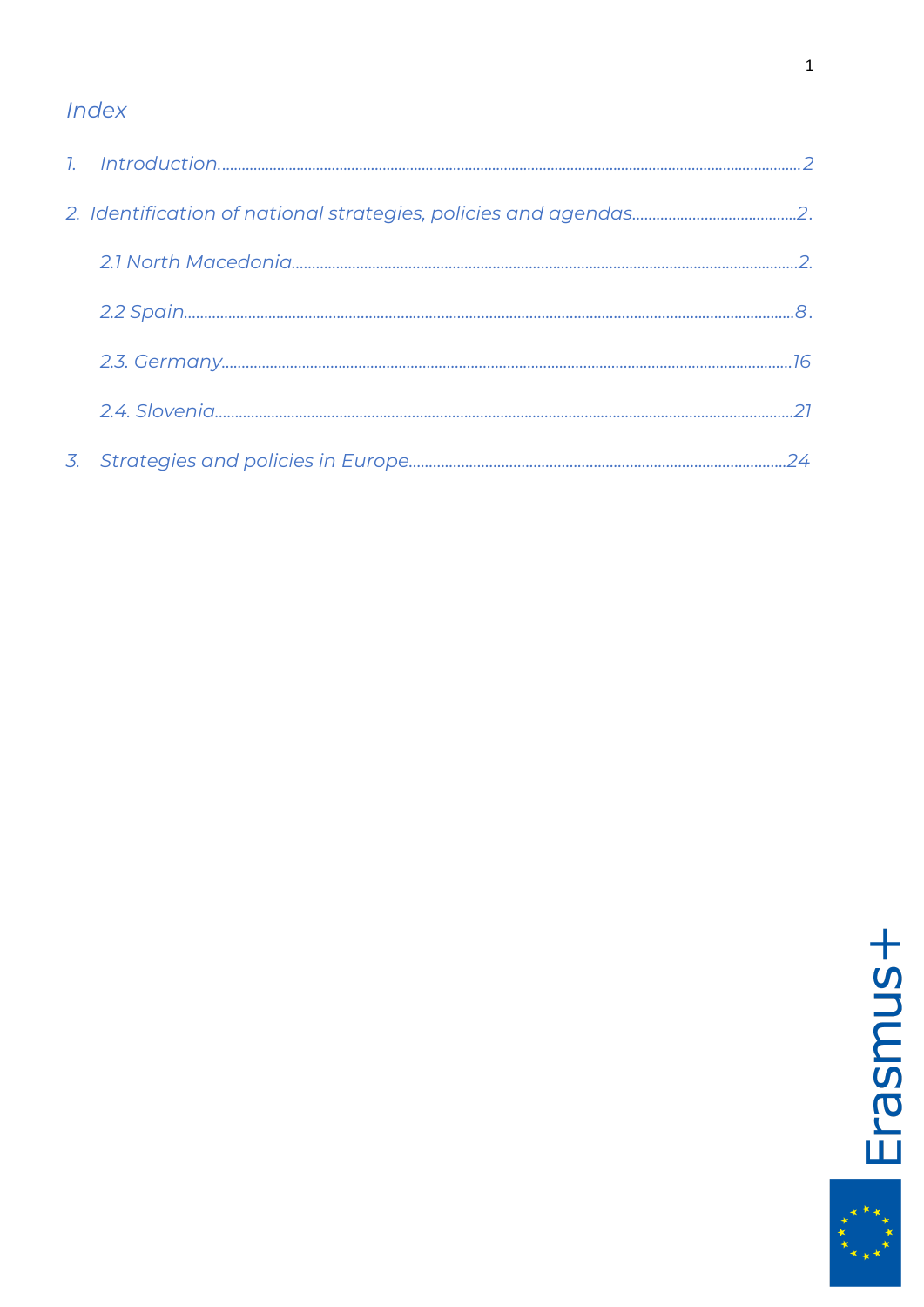### **1. Introduction.**

This report aims to collect National/Regional Research and Innovation Strategies in European countries. It is focused on different priorities, challenges and needs aligned to ESSENSE topic. It will be useful to elaborate a Blueprint which will define priorities and actions plans during and after the lifelong of the project. The expected impact is to raise awareness of BIM technologies in the building sector, and also a need to create environments free of physical, cognitive and social barriers meeting the needs of an ageing society.

### **2. Identification of national strategies, policies and agendas.**

This point comes up to identify strategies, policies and agendas at regional and national levels in different fields, such as education, labour, health, research or innovation concerning to ESSENSE framework in the countries where partnership is located: North Macedonia, Spain, Germany and Slovenia.

### 2.1 Strategies, policies and agendas in North Macedonia Education

The Macedonian educational system is decentralized. The management of the primary and secondary schools is under responsibility of the municipalities, except for the secondary schools in the capital Skopje which are under responsibility of City of Skopje. The State provides financial resources for the education in the municipalities in a form of Block Grants. Special priority of the Republic of Macedonia is the adult education, an activity which is regulated with the Law on Adult Education and Law for Vocational Education. The system of adult education is promoted by the Centre for Adult Education, an institution established by the government in order to contribute through the adult education to the achievement of socio-economic needs of Macedonia, to meet the needs of the labour market and to assist individuals in their personal development. The educational system in the Republic of Macedonia consists of three sub-systems: · Primary education (ISCED 1 and ISCED 2): in duration of nine years, free of charge and compulsory for all children aged 6 to 15, with no regards to the gender, religion and nationality.

2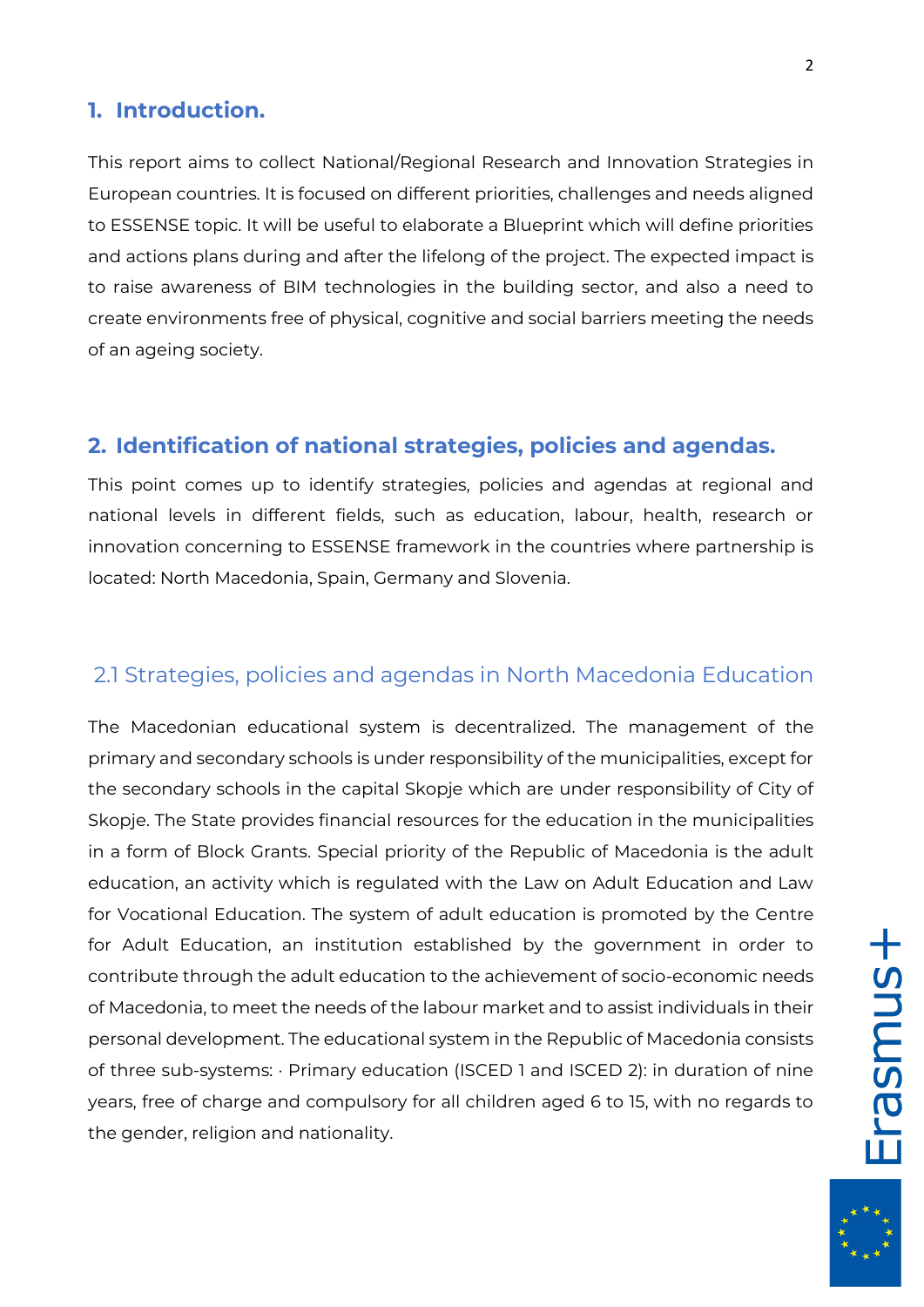Secondary education (ISCED 3): general secondary education (Gymnasium) in duration of four years and vocational education (Vocational Schools) in duration of two (vocational education of two years), three (vocational education for professions) or four years (vocational technical education). The secondary education is compulsory and comprises all children in the age cohort 15 to 19 years for the general secondary education, and for the age cohort 15 to 17, 18 or 19 in the VET depending on the selected track. · Higher education (ISCED 5, 6 and 7): is implemented at 3 levels: undergraduate, master and doctoral studies. There are 6 Functional public universities (two of them in Albanian as a language of instruction), 1 private-public University and 9 private universities, and 2 high vocational schools. The Republic of North Macedonia is participating in the Erasmus+ programme as a Programme Country. The country recently has completed the referencing of the National Qualifications Framework to the European Qualification Framework, a process which was implemented by the Ministry of Education and Science with support from the ETF. The republic of North Macedonia has established an Education Strategy for 2018-2025 which is published online<sup>1</sup>

The Strategy mainly targets to the improvement of:

· Quality of education and its relevance to the Macedonia's society development priorities (particularly in terms of having productive and engaged citizens) and the needs of the labour markets, guided towards the expected learning outcomes, as well as acceptance of multiculturalism, interethnic integration, respect for diversity and democratic values;

· Development of generic and core competencies of pupils (and all learners), in order for them to develop into critical thinkers, active and relevant participants in social life;

· Education system infrastructure, including building facilities, equipment and teaching and supportive technologies in order to ensure appropriate learning environment in general and inclusion of persons with special education needs in particular;

<sup>1</sup> <http://mrk.mk/wp-content/uploads/2018/10/Strategija-za-obrazovanie-ENG-WEB-1.pdf>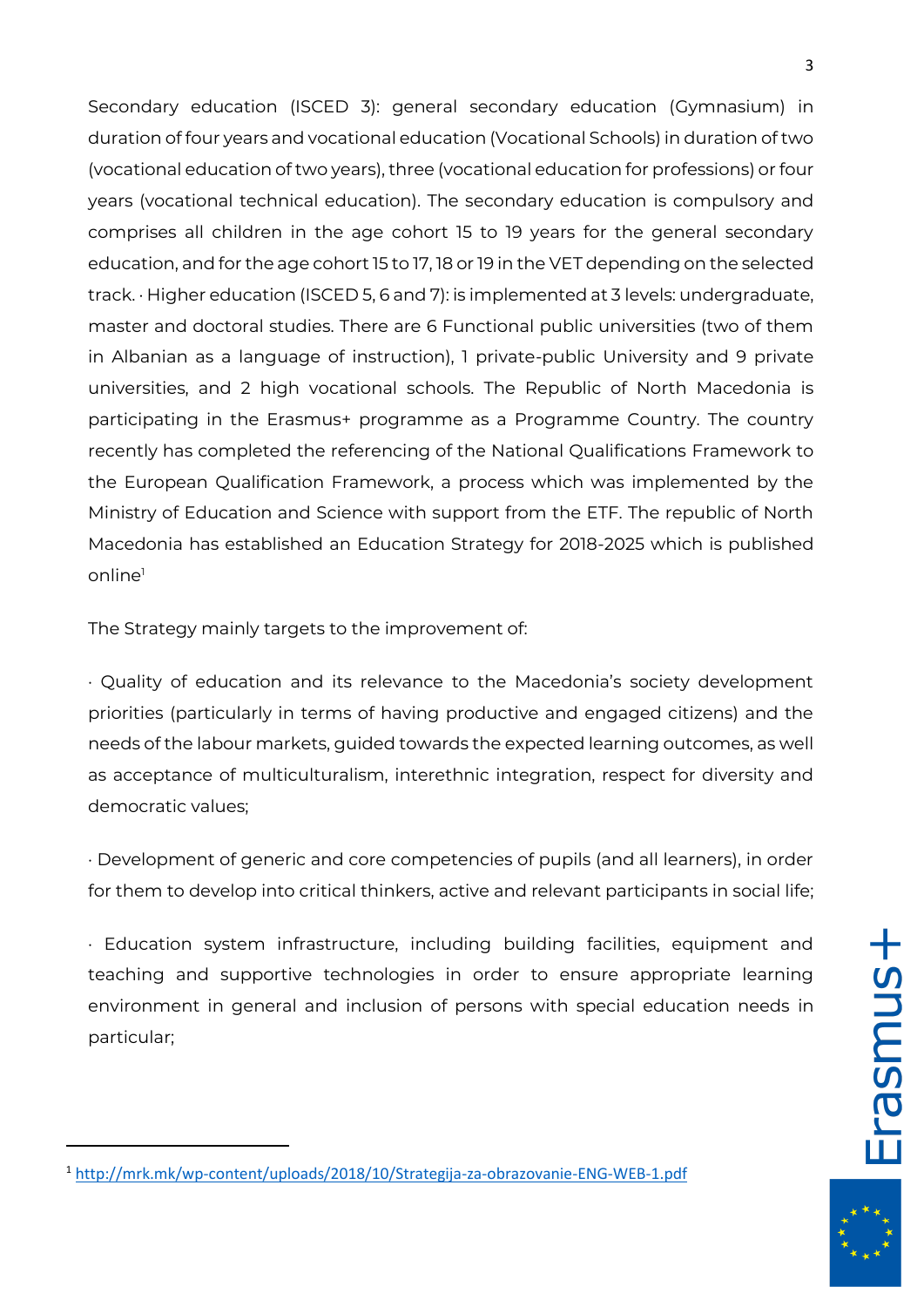· Capacities of human resources including managers, teaching and support staff; · Quality and results of the educational process by means of improving the assessment/evaluation at all education levels: pupil, teacher, school and system;

· Autonomy of institutions in the education, particularly of universities, as well as autonomy of entities in the education process; · Legislation, Management and Funding. More details about the strategy can be found at the provided source<sup>23</sup>.

### Labour

The Labour strategy of North Macedonia is under the management of the Ministry of Labour and Social Policy. According to the published information online<sup>4</sup> and the government programme 2017-2020<sup>5</sup>: The main labour related focus is towards increasing the wages and the living standard of the workers. Stimulating new work positions and stimulating wage increases etc. The reason for this is the high level of unemployment and the large Also as one of the major strategic priorities of the government is the Reforms in the education system and investment in innovation and information technology. According to the published statistics of the Employment agency there are over 164.000 unemployed people which is little over 20% of the workforce age. According to the report of the agency which was made for 2017<sup>6</sup>: The most wanted higher education level work places were: Programmer, Mechanical Engineer, Civil Engineer, Economist, Doctor, Information Engineer, Managing Engineer, Banking Economist, Architect, Computer Science Engineer etc. The most wanted with middle to higher level education: Commercialist, Tech support, Pharmaceutical technician, Electrotechnics technician, Instrumental optician, Sales referent, Medicalscanning equipment operator, Mechanical maintenance operator, Chief Cook, Nurse, Computer Technician etc. The most wanted with middle level education: Sewer, Salesmen, Textile sewer, Machine operator, Construction worker, Truck driver, bartender, Bus driver, Taxi driver, Baker, Civil engineering machine operator, Builder,

<sup>&</sup>lt;sup>2</sup> [https://eacea.ec.europa.eu/national-policies/eurydice/content/former-yugoslav-republic-macedonia\\_en](https://eacea.ec.europa.eu/national-policies/eurydice/content/former-yugoslav-republic-macedonia_en)

<sup>3</sup> <http://mrk.mk/wp-content/uploads/2018/10/Strategija-za-obrazovanie-ENG-WEB-1.pdf>

<sup>4</sup> [https://vlada.mk/node/18029?ln=en-gb](https://vlada.mk/node/18029?ln=en-gb%20)

<sup>5</sup> [https://vlada.mk/sites/default/files/programa/2017-2020/Programa\\_Vlada\\_2017-2020\\_MKD.pdf](https://vlada.mk/sites/default/files/programa/2017-2020/Programa_Vlada_2017-2020_MKD.pdf)

<sup>6</sup> <http://av.gov.mk/content/Statisticki%20podatoci/APV%202016-2017%20izvestaj-sumirani%20rezultati.pdf>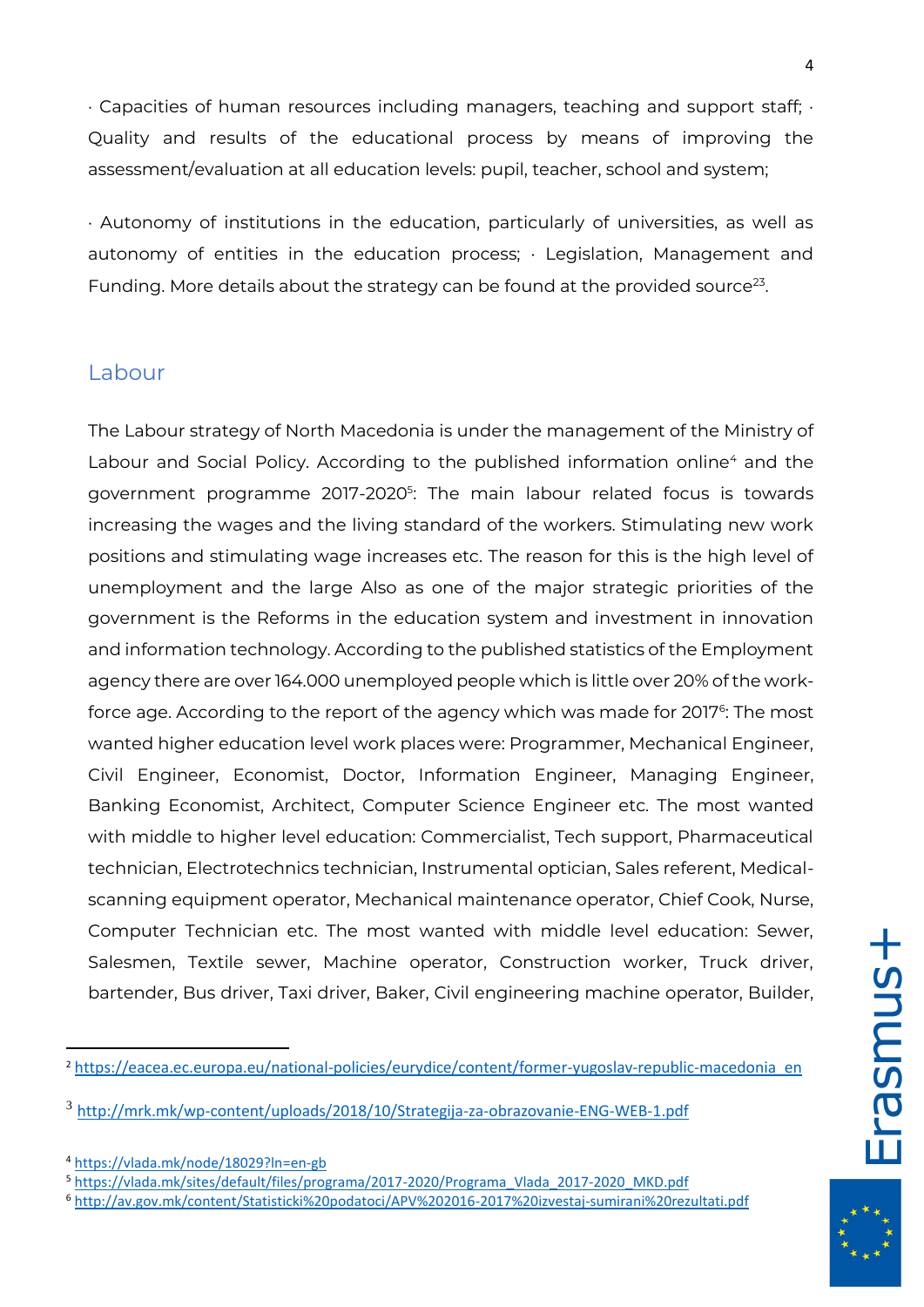Carpenter etc. The most wanted with elementary education: General worker, Cleaner, Machine shop worker, Storage room worker, Distributer, Agricultural worker, Shoe repairer, Gardener, Wine yard worker, etc.

Some work providers gave feedback that there is need of specific competencies especially with the current introduction of technical innovations and progress. Almost all candidates with middle or higher level of skills are required to have knowledge of one foreign language (English, German, Italian etc.) and basic computer skills for MS Office, Auto Cad etc. Work providers emphasize the need for certifications. Also, soft skills are highly appreciated. Ongoing improvements of the educational system to provide adequate workforce for the market are needed according to the study.

### Health

According to the published document<sup>7</sup>: The summary of the health strategy states that: The analysis of the health status of the population in the Republic of Macedonia and in the world shows that priority health problems are and will continue to be the chronic non- infectious diseases, the new infectious diseases and the emergency cases. Maintenance and improvement of the health will be the main instrument for improving the health status of the population, especially of the vulnerable groups. The effectiveness and efficiency of the overall health care delivery system will be increased. Primary health care oriented towards the individual, the family and the community, with emphasis on the preventive health care and on satisfying the majority of the health needs of the population, will continue to be the basis of the health care system in the Republic of North Macedonia. The hospital health care will be provided in a defined network of general and specialised hospitals. They will satisfy the needs of the local population in need of secondary health care, thus reducing the pressure on the tertiary health care. The specialized preventive health care of the population (public health) will be provided by way of strengthening and modernizing the Institutes for Health Protection and the occupational medicine services. Human resources are the core of the health care system. Staff expertise and competence will be improved through modernization of the under-graduation and post-graduation studies,

Erasmus+

<sup>7</sup>[http://www.nationalplanningcycles.org/sites/default/files/planning\\_cycle\\_repository/the\\_former\\_yugoslav\\_republic](http://www.nationalplanningcycles.org/sites/default/files/planning_cycle_repository/the_former_yugoslav_republic_of_macedonia/health_strategy_2020_eng.pdf) of macedonia/health strategy 2020 eng.pdf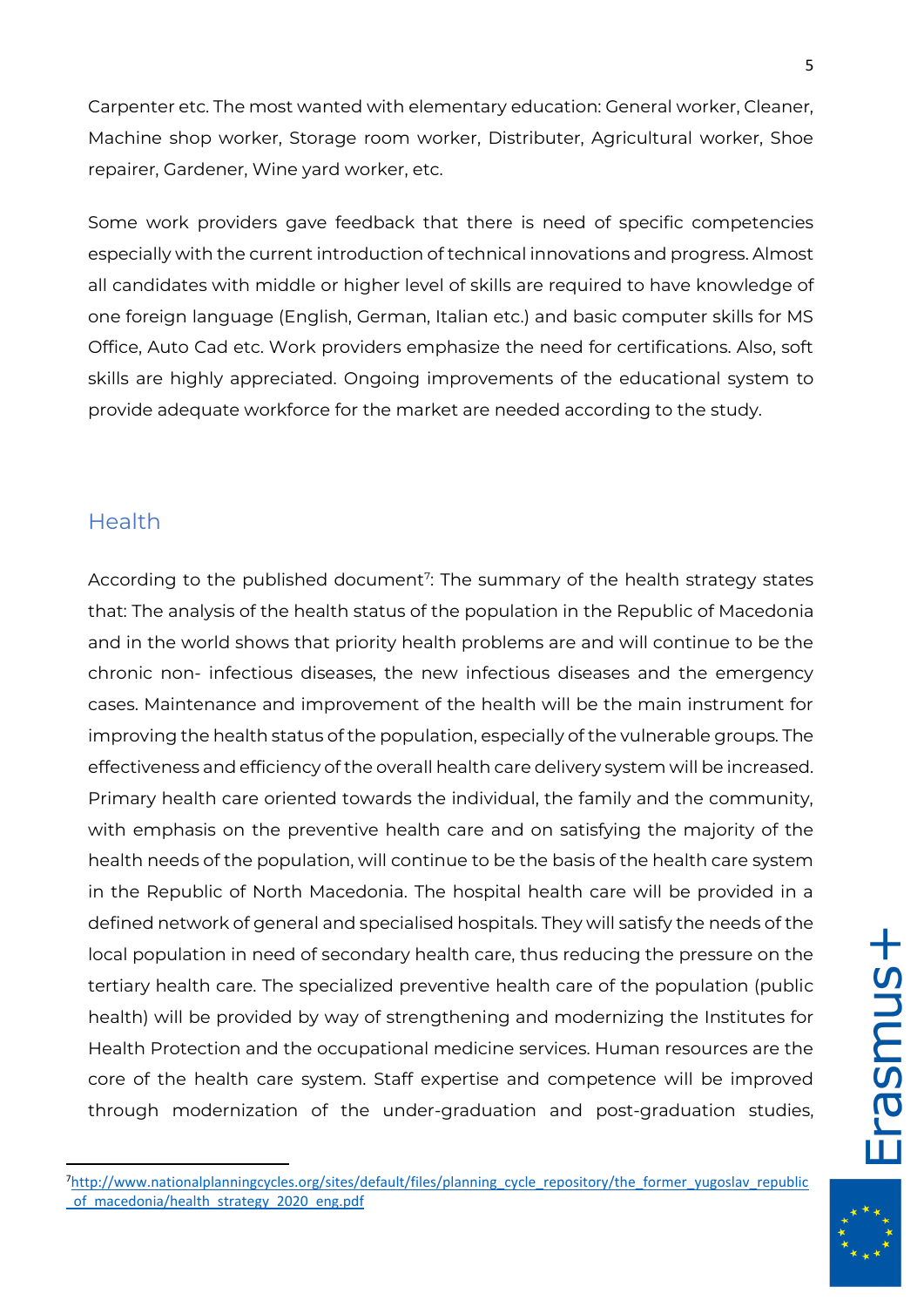implementation of different forms of continued education, and professional development. The assurance of the quality of health care will be a priority in the period to come, and this will be achieved through the implementation of accreditation and re-accreditation of health care institutions, health care workers, procedures and guidelines for treatment, implementation of internal and external assessment, and greater participation and influence of the consumers of health services. The financing of the health care system will continue to be based on health insurance and on the mutuality, solidarity and equity principles, while providing for its sustainability. The basic benefits package under the health insurance will be defined according to the needs of the population and the available financial resources. The Health Insurance Fund will be modernized in order for it to provide for the implementation of health insurance and of the basic benefits package. On the link<sup>8</sup> there are live information about the current health related issues and the currently treated diagnosis and prescribed medications. It is part of a system for electronic patient scheduling.

### Research and Innovation

Government of Republic of North Macedonia adopted Strategy for Innovation of Republic of Macedonia 2012-2020 The strategy document is available online<sup>9</sup>. The Strategy emphasize that young people are often abundant with intellectual capabilities from which potential ideas can emerge with commercial potential. What is needed for the realization of ideas is to create a mechanism that will encourage creativity among the young population, while at the same time animate the business community about the availability of ideas that can enhance their products, services or processes. One way to establish a link between young people and companies is to organize innovation competitions, not only nationally but also internationally. A successful example is the Dream Line competition in Turkey. Ministry of Education and Science with the support of World Bank in 2016 started implementing Skills Development and Innovation Support Project (SDISP). The Project's direct beneficiaries include students, teaching and management staff from technical vocational education and training institutions who would receive a new curriculum and practical training facilities, as well as training on management, planning, and

<sup>8</sup> <http://e-health.gov.mk/en/e-health-directorate-2>

<sup>9</sup> [http://www.fitr.mk/wp-content/uploads/2015/02/Strategija-za-inovacii\\_final\\_oktomvri20121.pdf](http://www.fitr.mk/wp-content/uploads/2015/02/Strategija-za-inovacii_final_oktomvri20121.pdf)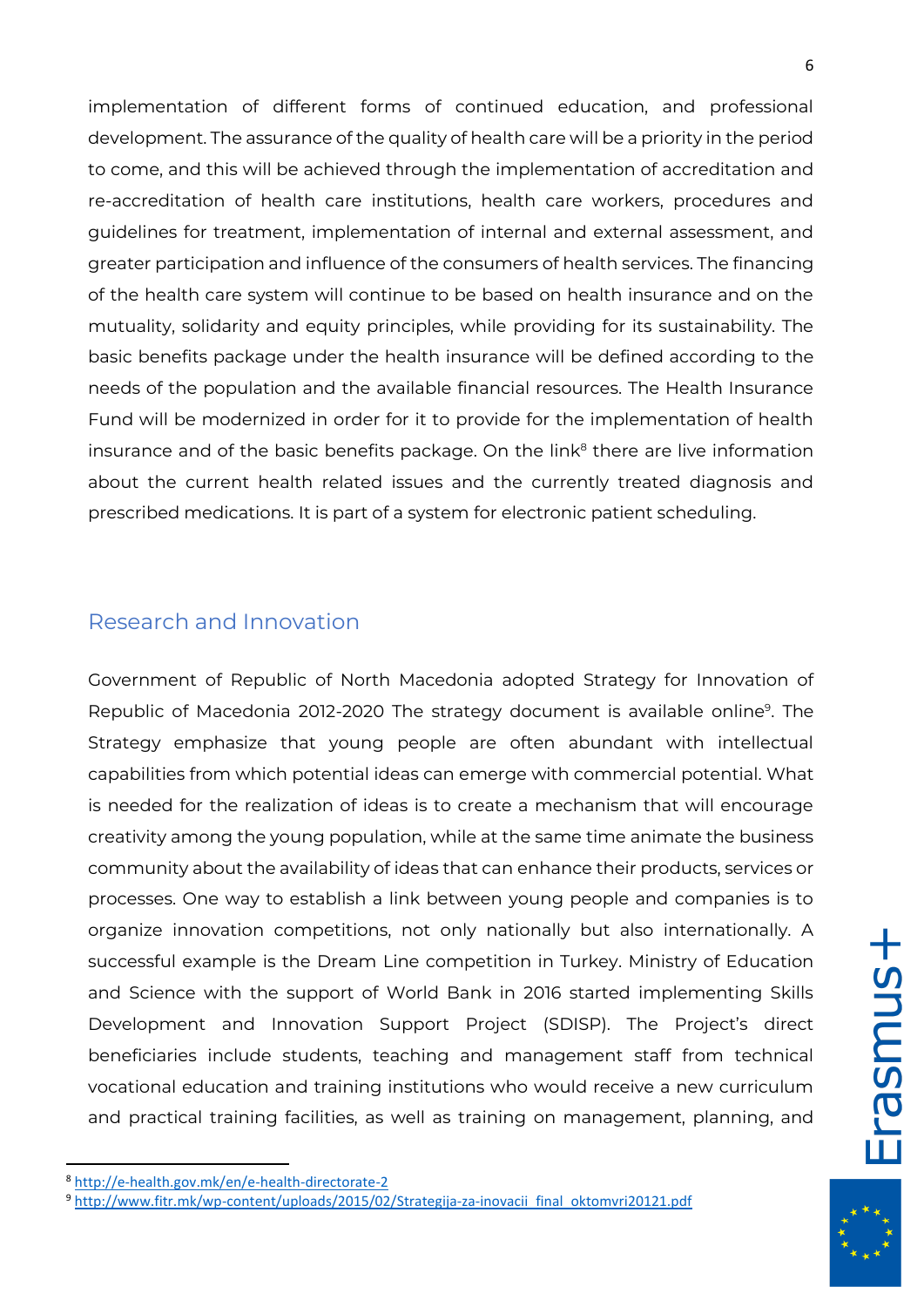process improvement capacity; students and staff of universities, research institutions and enterprises will benefit from:

· Implementation of quality assurance mechanisms and financing reform in higher education; · Grants promoting R&D and innovation; and

· Technology commercialization, global know-how absorption, and industry university collaboration · The Ministry for Education and Science marked the implementation of SDISP by implementing a simulative activity for connecting high schools with business community.

It is a grant program for non-refundable funds awarded for financing projects of vocational high schools in North Macedonia, in partnership with business companies. In the Medium-term program of Fund for Innovation and Technology Development for 2018-2020 an Instrument for the Application of Innovation in the Public Sector is foreseen. The Fund has already piloted this instrument through innovative competitions to find a technological solution to reduce air pollution- O2 Challenge, organized in collaboration with the Ministry of Environment and Physical Planning and the Challenge for Young Researchers - Public Call for Financing Research Projects in Primary and in secondary schools, organized in cooperation with the Ministry of Education and Science. In July 2019, The Fund for Innovation and Technology Development and Macedonian Academy for Science and Arts signed Memorandum of cooperation to foster young people's creative thinking, innovation and entrepreneurship. The Fund is already working on creation of a strategic program to foster creative thinking, innovation and entrepreneurship among young people, called the "Fund for Young Minds". For that aim, the Fund organized 4 focus groups with organizations who are implementing non-formal education, with teachers, professors and parents, as well as with high school and university students<sup>10</sup>.

<sup>10</sup>[https://eacea.ec.europa.eu/national-policies/en/content/youthwiki/67-skills-innovation-former-yugoslav](https://eacea.ec.europa.eu/national-policies/en/content/youthwiki/67-skills-innovation-former-yugoslav-republic-macedonia)[republic-macedonia](https://eacea.ec.europa.eu/national-policies/en/content/youthwiki/67-skills-innovation-former-yugoslav-republic-macedonia)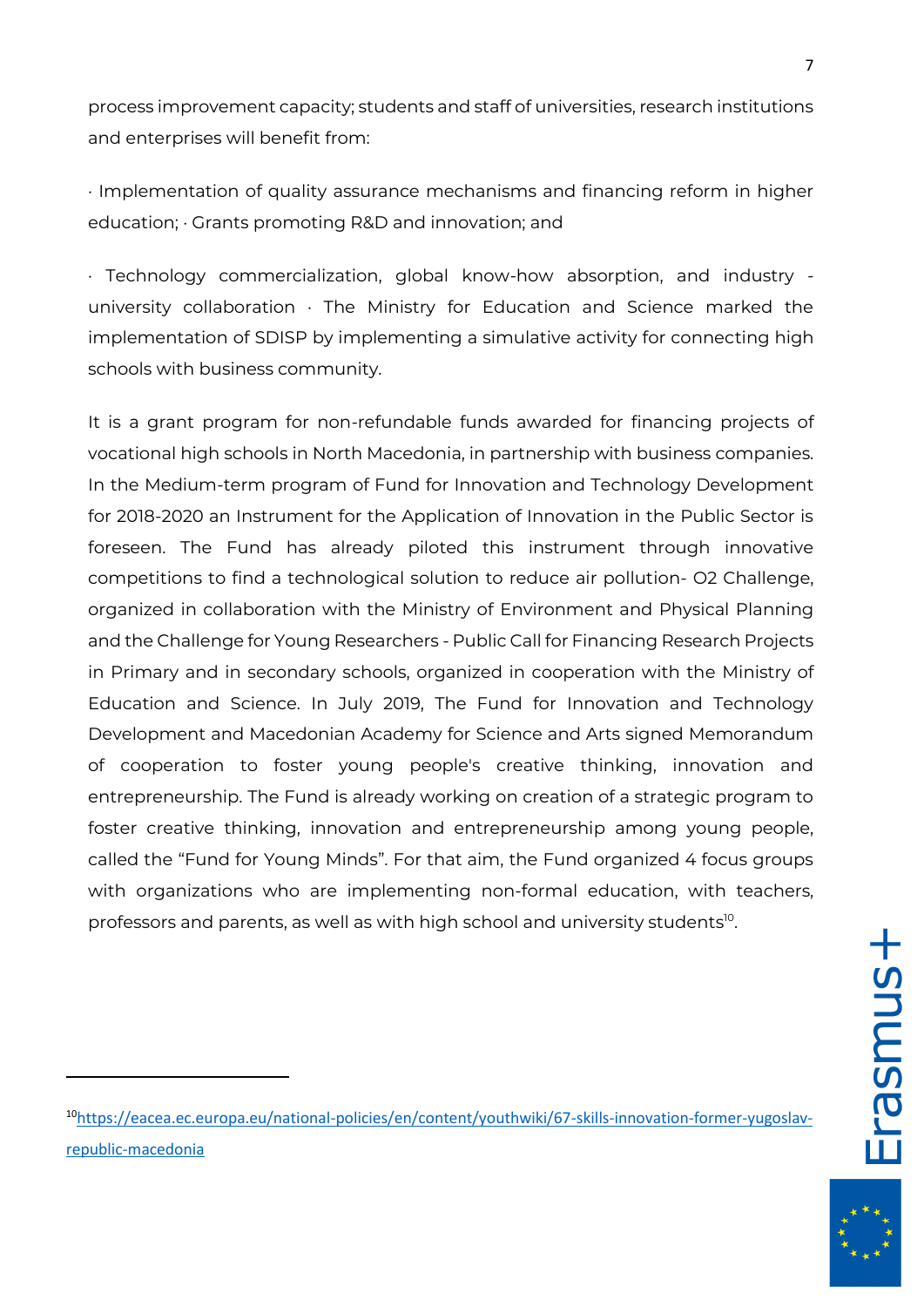# **2.2 STRATEGIES, POLICIES AND AGENDAS IN SPAIN**

### EDUCATION

Spanish educational system is classified as: Infant, Primary, Compulsory Secondary Education (ESO), Baccalaureate, Vocational Training (FP), Adult Training and University Teaching. In addition, Language, Artistic and Sports Teaching, considered Special Regime, are offered.

The Organic Law of Education (LOE), of 2006, and the Organic Law for the Improvement of Educational Quality (LOMCE), of 2013 that modifies it, are currently the basic norms that regulate the educational system and define its structure.

Spanish society needs its University system to be in the best possible conditions for its integration into the common European Higher Education space and, as a fundamental principle, the best qualified teachers train students who will assume in the immediate future the increasingly complex professional and social responsibilities.

Hence, the objective of the Organic Law 6/2001, of December  $21<sup>n</sup>$  is the improvement of the quality of the University system as a whole and in each and every one of its aspects. Therefore, the culture of evaluation is deepened through the creation of the National Agency for Quality Assessment and Accreditation and new mechanisms for the promotion of excellence are established.

Taking into account the Recommendation of the European Parliament of April 23, 2008, which advises States to align their qualification systems, our country like the rest of the countries involved in the Bologna Process, has acquired the commitment to design and implement its framework of qualifications for Higher Education that is comparable to its European equivalent.

The Spanish Framework of Qualifications for Higher Education (MECES) unanimously proposed by the Committee incorporates a level referred to other studies of nonuniversity Higher Education, so that a complete itinerary for Higher Education is

<sup>11</sup> <https://www.boe.es/buscar/act.php?id=BOE-A-2001-24515>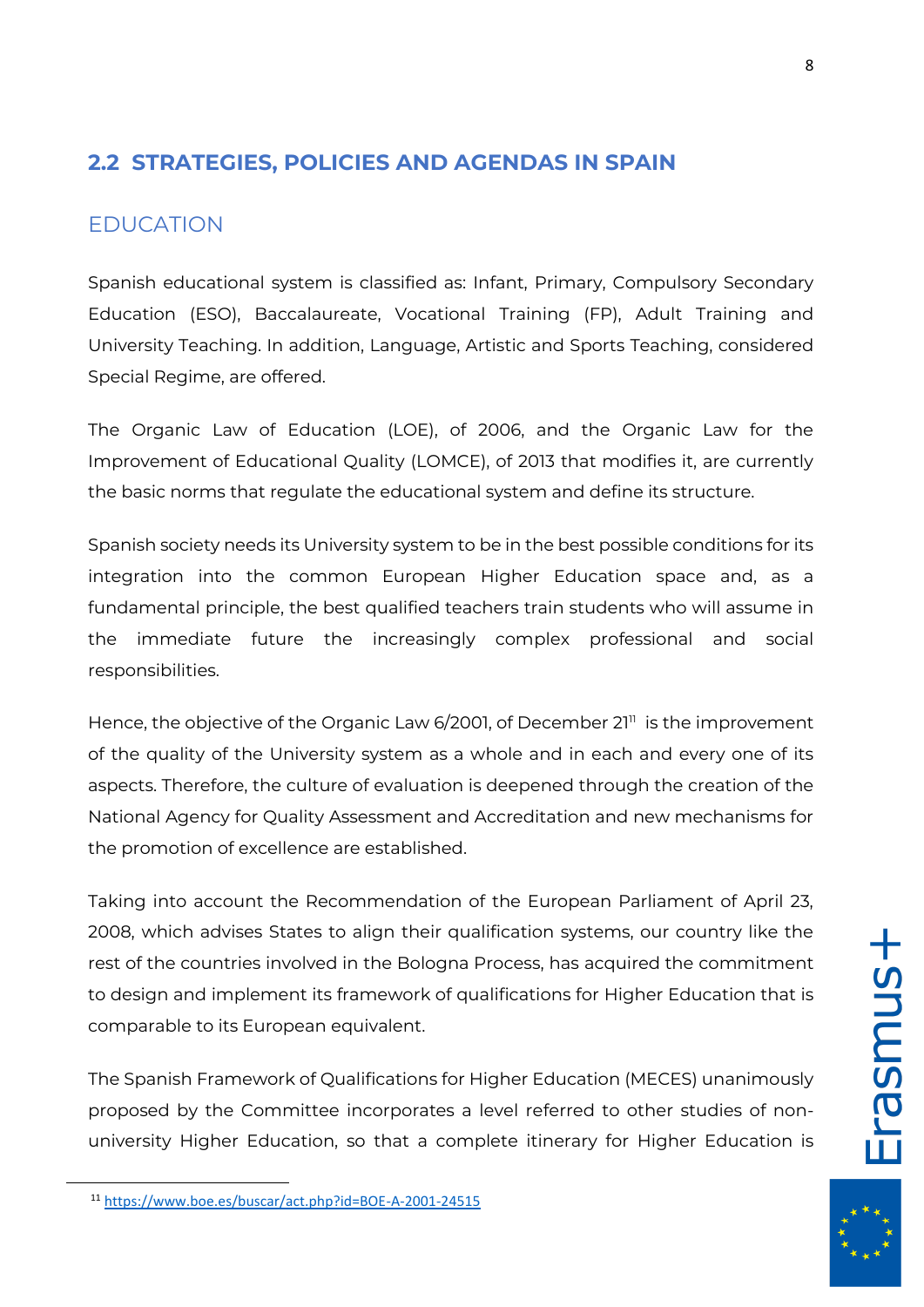visualized, thus contributing to make the integrating facet that is intended to be provided to all Higher Education, not yet University, more visible, as is the case with vocational training and the rest of the special regime teachings. In this way, the Spanish Qualifications Framework for Higher Education (MECES) is constituted on the basis of a four-level structure that should allow a person to be placed according to their level of acquired and certified learning: Royal Decree 1027/2011, of July 15, which establishes the Spanish Qualifications Framework for Higher Education $^{12}$ .

During 2018, thousands of Spanish professionals have been trained in BIM. A methodology that has entered fully into our reality, completely transforming the way of working in the Architecture, Engineering and Construction sector.

The data is overwhelming: in 2018 the number of BIM professionals has increased by up to 50% in Spain. Everything indicates that at the end of 2019 many more professionals and companies will make the decision to bet on this training. They do it driven by the desire to prosper and by the mirages generated by thousands of jobs offer that require some so-called "BIM knowledge" as an indispensable requirement.  $BH$  employment situation in the Spanish companies $13$ 

On august 2, was published the Royal Decree 472/2019, which regulates the direct assignment of grants to various professional associations and general councils of professional associations for training in the BIM methodology during the 2019 budget year.<sup>14</sup>

## LABOUR

Employment policies in Spain are regulated by the Law 56/2003, in addition to this legislative framework, other strategies such as the National Employment System or Public State Employment Services become important.

<sup>12</sup> <https://boe.es/buscar/act.php?id=BOE-A-2011-13317>

<sup>13</sup> <https://editeca.com/empleo-bim-empresa-espanola-2018/>

<sup>14</sup> [https://www.cscae.com/index.php/conoce-cscae/area-tecnica/todas-las-noticias43/5794-ayudas-a-la-formacion](https://www.cscae.com/index.php/conoce-cscae/area-tecnica/todas-las-noticias43/5794-ayudas-a-la-formacion-bim-del-ministerio-de-fomento-2019)[bim-del-ministerio-de-fomento-2019](https://www.cscae.com/index.php/conoce-cscae/area-tecnica/todas-las-noticias43/5794-ayudas-a-la-formacion-bim-del-ministerio-de-fomento-2019)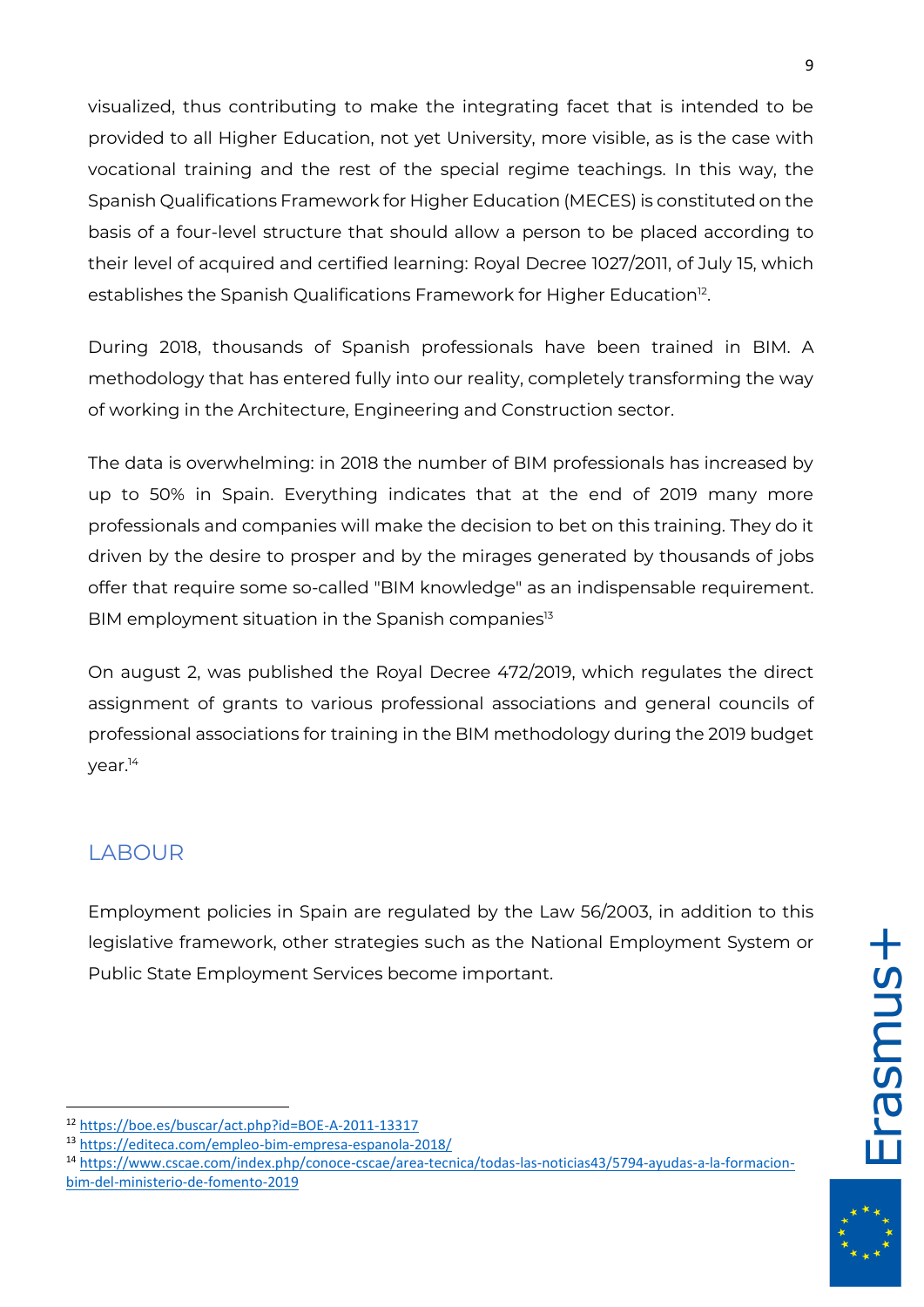The National Law 9/2017 of Public Sector Contracts<sup>15</sup>, includes the possibility of contracting bodies to "demand tools such as BIM in their public contracts". And the main difficulty that currently exists is how to introduce the BIM requirements in the Specifications, maintaining all the conditions of the Law. In Section 6 of its Fifteenth Additional Provision, entitled "Rules relating to the means of communication usable in the procedures regulated in this Law", a precise reference to the methodology indicating that "contracting bodies may require the use of electronic tools, such as digital modelling tools for construction information (BIM) or similar tools. In these cases, they will offer alternative means of access as provided in Section 7 of this additional provision until such time that such tools are generally available to economic operators.

Constitution of the *BIM Commission*, announced in July 2015, was the first step towards the implementation of a *National Strategy for the Implementation of BIM* (Building Information Modelling) in Spain. The objective of this initiative, known as BIM, has been since its inception, to serve as a reference to the construction sector in the adoption of this new work methodology, creating the *BIM Bidding Observatory*, where has recently been published the analysis of the Inclusion of BIM Requirements in the Spanish Public Tender.

Disposition of the Commission *We Build the Future*: the ITeC Board of Trustees Advisory Council created in early 2015 to discuss the future of the construction sector and analyse the use of BIM, Lean and IPD (Integrated Project Delivery) technologies among other topics.

The Royal Decree 1515/2018, of December 28<sup>16</sup> , establishes the *Interministerial Commission* for the incorporation of the BIM methodology in public procurement. The Commission aims to promote and ensure the coordination of the Administration General of the State and its public bodies and public law entities linked or dependent, in the implementation of the BIM methodology in contracting public.

*Others Policies:*

<sup>15</sup> https://www.boe.es/buscar/act.php?id=BOE-A-2017-12902

<sup>16</sup><https://www.boe.es/buscar/act.php?id=BOE-A-2007-19966>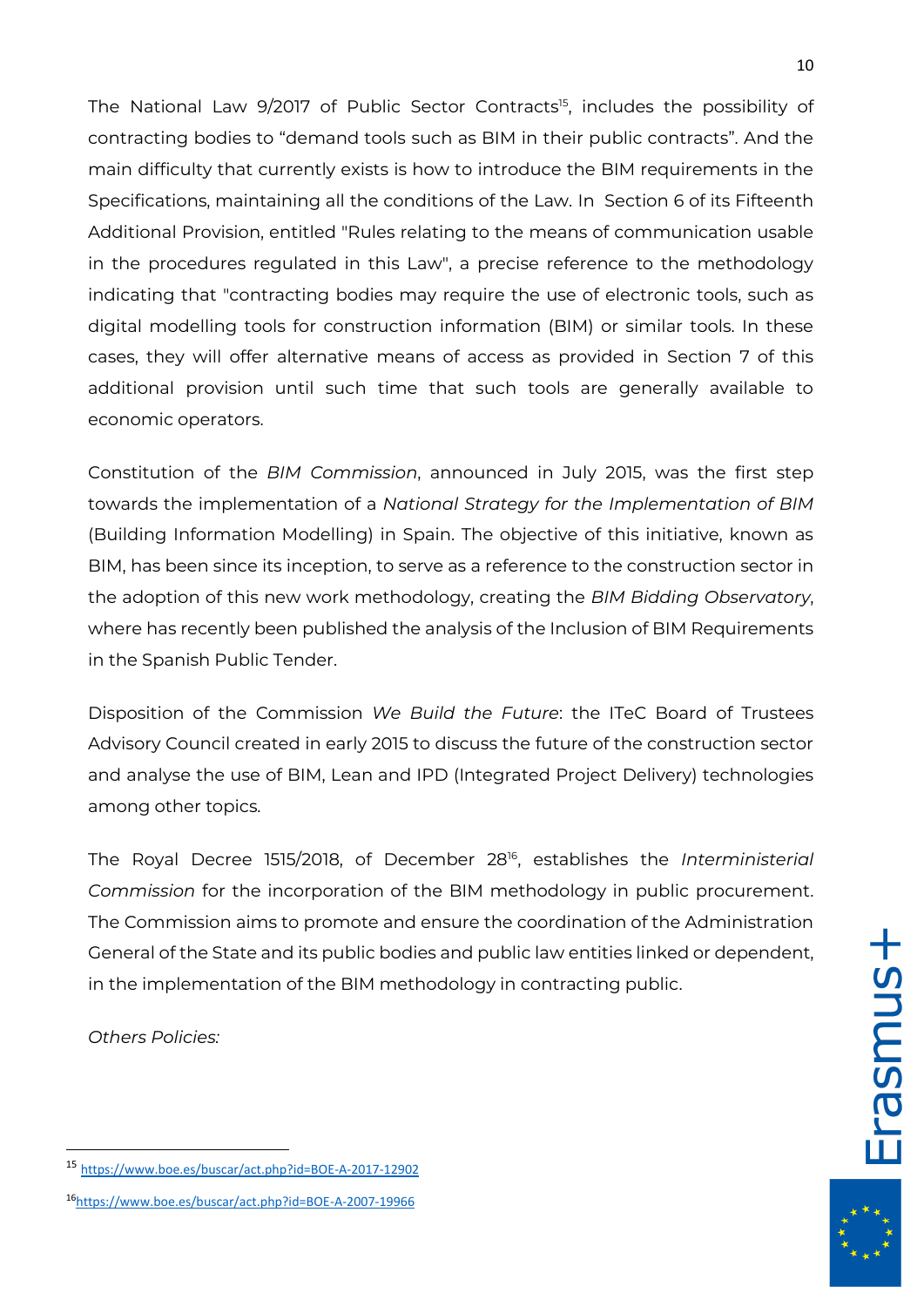Technical Committee for Standardization 41 / SC 13 Organization of Information Models related to Building and Civil Works.

o *UNE-EN ISO 19650-1:2019*<sup>17</sup>

Organization and digitalization of information in building and engineering works that use Building Information Modelling. Information management when using Building Information Modelling. Part 1: Concepts and principles (ISO 19650-1: 2018).

o *UNE-EN ISO 19650-2:2019*<sup>18</sup>

Organization and digitalization of information in building and civil engineering works that use Building Information Modelling. Information management when using Building Information Modelling.

Part 2: Asset development phase. (ISO 19650-2: 2019)

o *UNE-EN ISO 29481-1:2018*<sup>19</sup> Information modelling of buildings. Information delivery manual. Part 1: Methodology and format. (ISO 29481-1: 2016).

o *UNE-EN ISO 29481-2:2017*<sup>20</sup> Information modelling of buildings. Information delivery manual. Part 2: Framework for interaction. (ISO 29481-2: 2012)

o *UNE-EN ISO 12006-3:2017*<sup>21</sup>Edification. Organization of construction work information. Part 3: Object-oriented information framework. (ISO 12006-3: 2007)

o *UNE-EN ISO 16739:2016*<sup>22</sup> Industry Foundation Classes for data exchange in the construction and real estate management sectors (ISO 16739: 2013) (Ratified by the Spanish Association for Standardization in January 2017).

*Regulations on Universal Accessibility*

**Frasmas** 

<sup>17</sup><https://www.une.org/encuentra-tu-norma/busca-tu-norma/norma?c=N0062137>

<sup>18</sup><https://www.une.org/encuentra-tu-norma/busca-tu-norma/norma?c=N0062138>

<sup>19</sup> <https://www.une.org/encuentra-tu-norma/busca-tu-norma/norma?c=N0060167>

<sup>20</sup> <https://www.une.org/encuentra-tu-norma/busca-tu-norma/norma/?c=N0058906>

<sup>21</sup> <https://www.une.org/encuentra-tu-norma/busca-tu-norma/norma?c=N0058852>

<sup>22</sup> <https://www.une.org/encuentra-tu-norma/busca-tu-norma/norma?c=N0057650>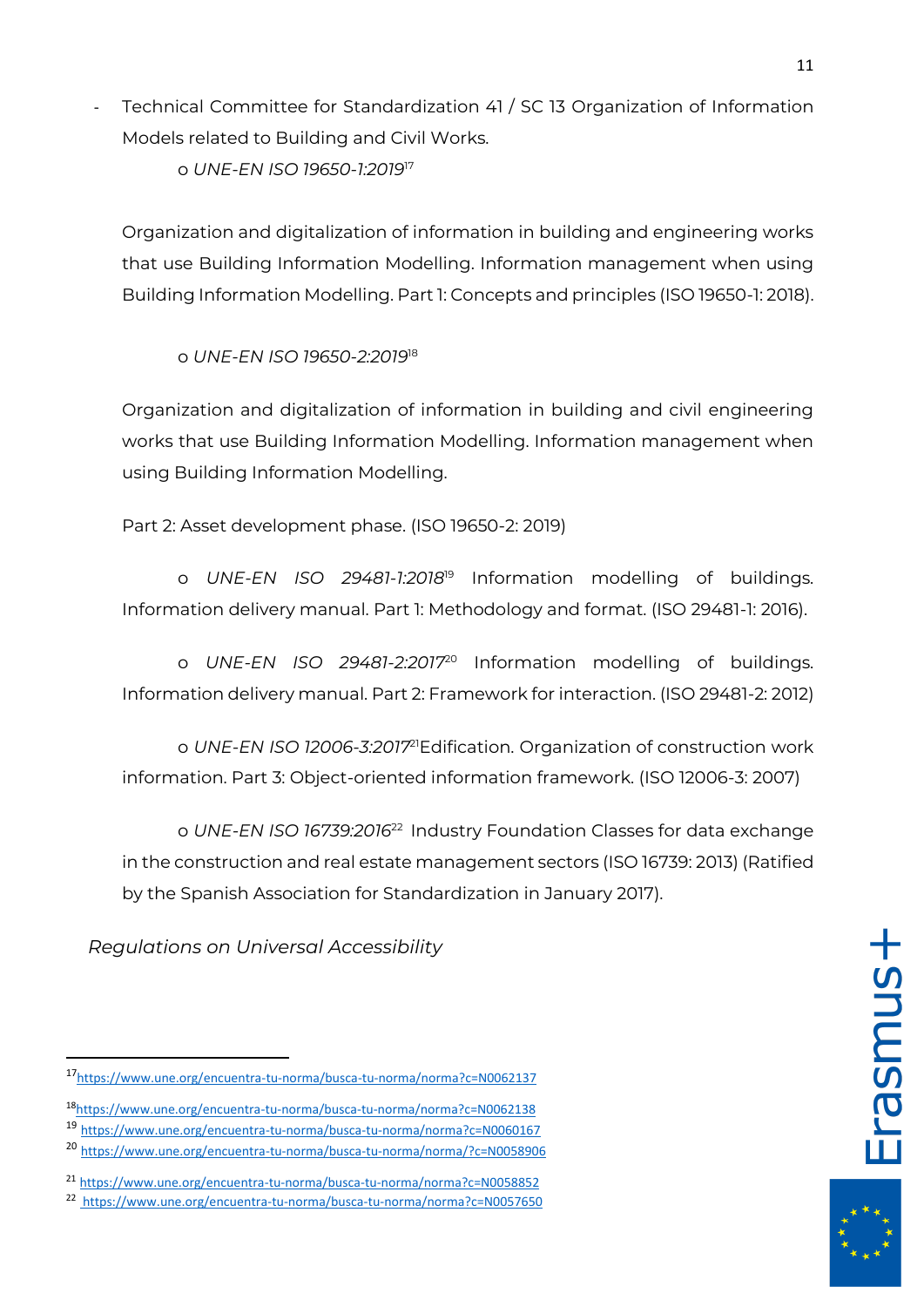Universal accessibility is defined as "the condition that must be met by environments, processes, goods, products and services, as well as objects or instruments, tools and devices, to be understandable, usable and practicable by all people in conditions of safety and comfort and in the most autonomous and natural way possible. It presupposes the "design for all" strategy and is understood without prejudice to the reasonable adjustments that must be adopted"(Law 51/2003, of December 2, on Equal Opportunities, Non-Discrimination and Universal Accessibility of Persons with Disabilities, LIONDAU, art. 2). 23

IMSERSO (Institute of Migration and Social Services, 2002), defines it as a concept that "comes from access, action to reach and approach, or entry or step. Applied to the use of space or objects and technologies, and especially in relation to certain population groups with functional difficulties", directly relating the concept of accessibility with the interaction of the person with the environment.

Guaranteeing access and universally accessible services for all users. Adopting an Universal Accessibility Management System ensures that everyone, regardless of their age or disability, has the same access possibilities to any part of a built environment, transport or city planning, and to the use and enjoy the services that they provide with the highest possible level of autonomy.

The adoption of Standard UNE  $170001-2^{24}$  entails the organisation's social commitment to the equality of rights and opportunities for all people, regardless of their capacities. Therefore, any client that wishes to access an environment and receive its services will be able to do so since the organisation will have made all of their spaces and services accessible.

Similarly, the universal accessibility developed in accordance with the Standard UNE 170001-2 for work environments, demonstrates the commitment of organisations to society, creating environments where all workers, regardless of their capabilities, can carry out their work in equal opportunity conditions as the rest of their co-workers. Adopting this standard helps organisations that implement corporate social responsibility to integrate people with disabilities in the job market.

<sup>23</sup> <https://www.boe.es/buscar/act.php?id=BOE-A-2003-22066>

<sup>24</sup> https://www.une.org/encuentra-tu-norma/busca-tu-norma/norma?c=N0040253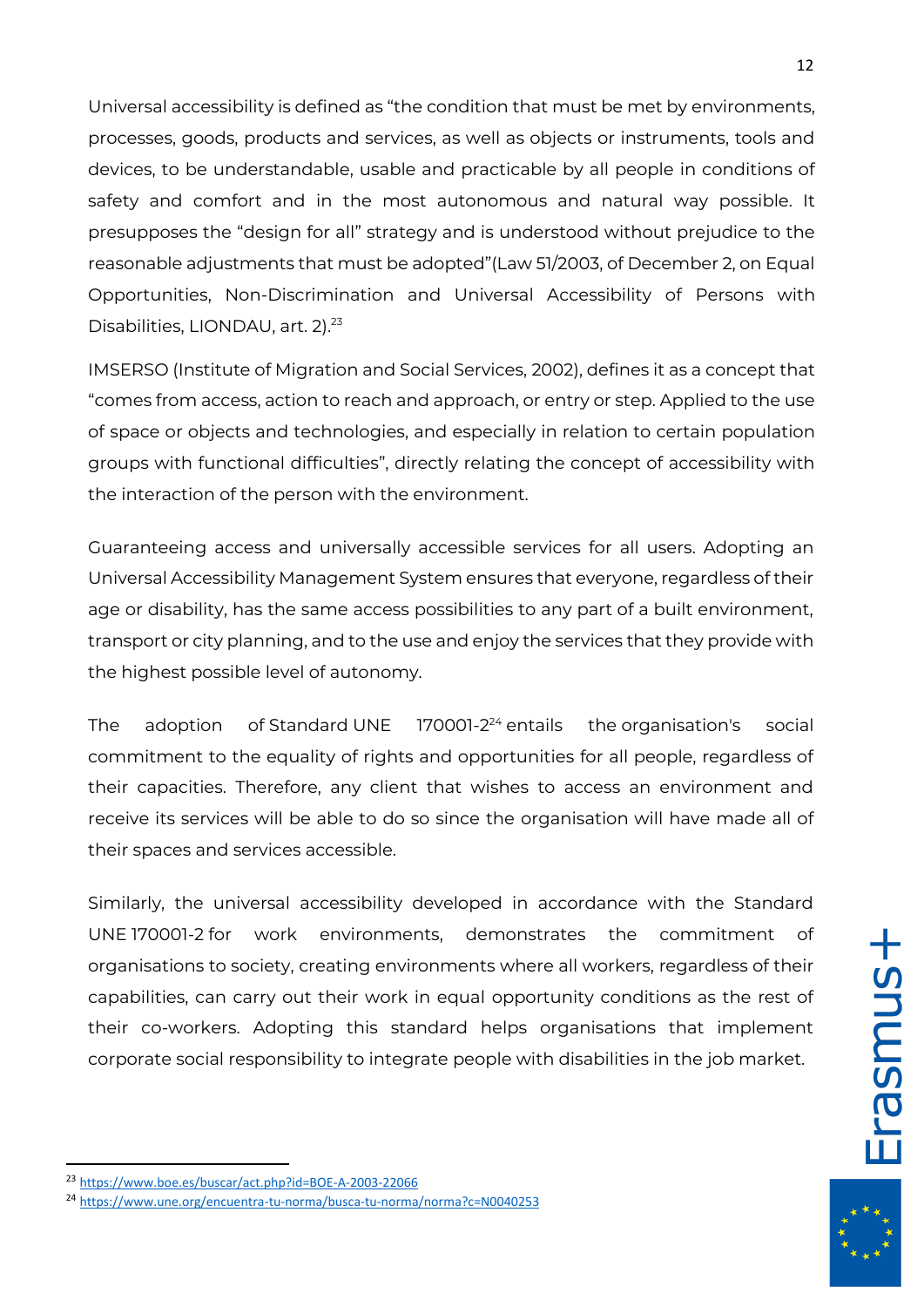By fulfilling the DALCO requirements of the Standard [UNE 170001-1:2007](https://www.en.aenor.com/Certificacion_Documentos/Reglamentos/EXT-UNE-17000-1-2007UZP2OBYZPVH10WDZ1NVR.pdf)<sup>25</sup>, the organisation can guarantee that it is accessible and that its accessibility is not temporary and will remain in place for the foreseeable future.

The territorial model that is configured in the Spanish Constitution with the creation of the Autonomous Communities and the attribution of specific powers over which, in most cases, legislative powers may arise over each community. In this sense, the autonomous community of Murcia and Andalusia, representing this consortium, highlights the laws set forth below in the field of universal accessibility:

- Decree 293/2009, of July 7, which approves the regulation that legislate the rules for accessibility in infrastructure, urban planning, building and transport in Andalusia (box no. 140 Seville, 21 of July 2009. Bug fix no. 219 Seville, November 10, 2009)<sup>26</sup>
- Law 4/2017, of June 27, on Universal Accessibility of the Region of Murcia. Published in BORM nº 148, June 29, 2017.

## HEALTH

The Spanish Constitution of 1978 establishes, in Article 43, the right to protection of health care of all citizens. The principles and substantive criteria that allow the exercise of this right are specify in:

- Public financing, universality and free health services at the time of use.
- Rights and duties defined for citizens and powers public
- Political decentralization of health in the autonomous communities.
- Provision of comprehensive health care seeking high levels of quality duly evaluated and controlled.
- Integration of the different structures and public services at the service of health in the National Health System.

**Erasmus+** 

<sup>25</sup> <https://www.une.org/encuentra-tu-norma/busca-tu-norma/norma?c=N0040253>

<sup>26</sup> <https://www.boe.es/buscar/pdf/2015/BOJA-b-2015-90573-consolidado.pdf>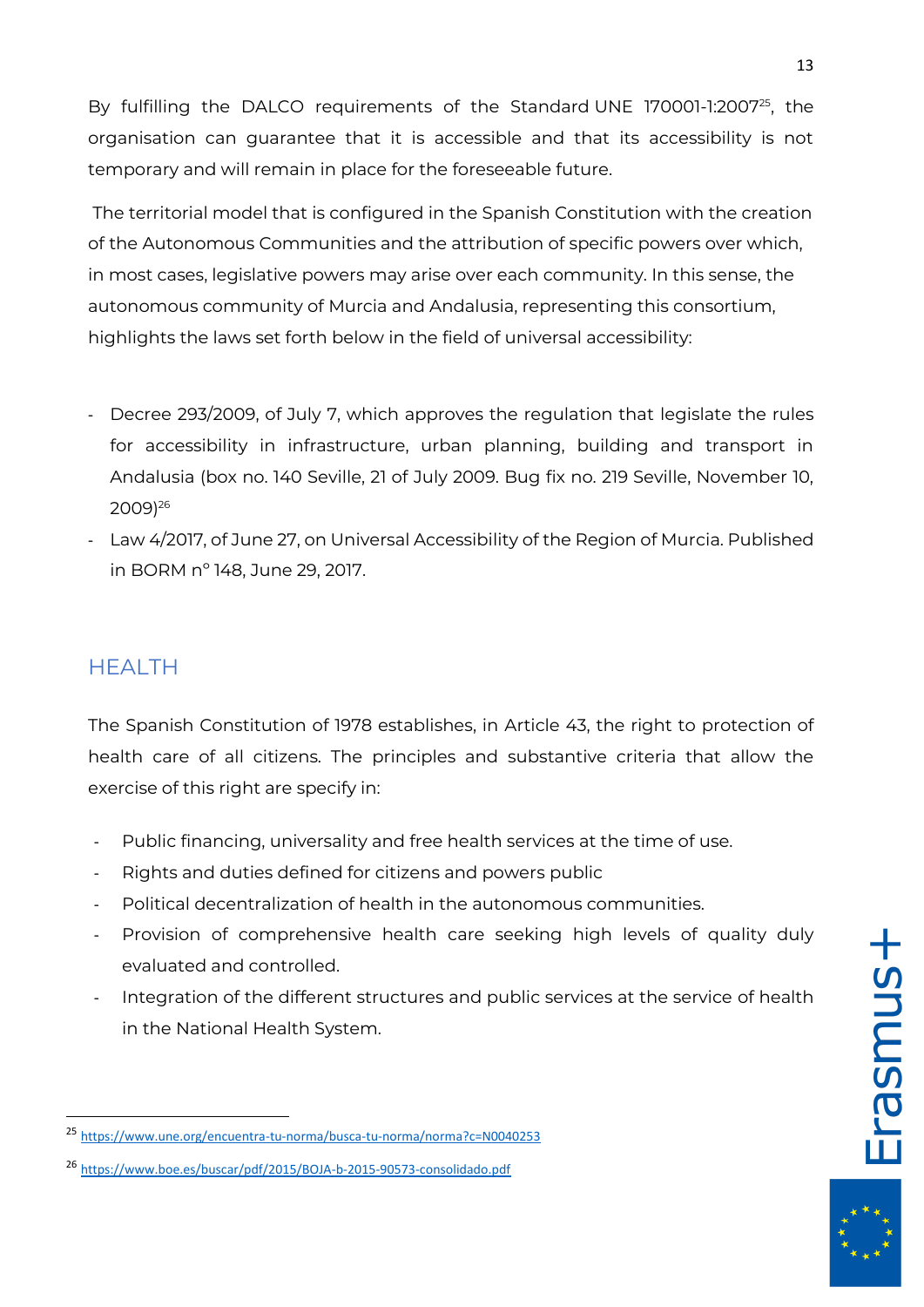The National Health System - SNS - is configured as the coordinated set of health services of the State Administration and services of health of the autonomous communities that integrates all the functions and health benefits that, according to the law, are the responsibility of the public powers.

We highlight below the most aligned strategies with ESSENSE that have been developed from the Ministry of Health:

Among the strategies created in order to guarantee accessibility to improve the wellbeing and the quality of life of older adult in Spain are:

- Ministry of Health, Consumer Affairs and Social Welfare creates the Accessible Home Automation Demonstrators Network (Redda). Redda It is a network of entities that have demonstrators or home automation solutions in their facilities to improve accessibility, used today.<sup>27</sup>
- Ceapat-Imserso participates in the Network of Friendly Cities and Environments with the elderly in coordination with the Ministry of Health, Social Services and Equality.<sup>28</sup>
- The Andalusian Tele-Assistance Service (SAT) of the Ministry of Health and Social Welfare of the Andalusian is a strategy which guarantee the security at home through the reception of calls sent by older adults.<sup>29</sup>
- LIVING LAB-participation of end users:
	- Living lab has up-to-date didactic methods which are used for research in everyday environment.
	- The lab offers a comprehensive and direct service providing customized solutions for research
	- projects and in the development and innovation of products and services related to the Ageing
	- challenge. Living Lab is a tool enabling the end user to be actively involved, from

<sup>&</sup>lt;sup>27</sup> [http://www.ceapat.es/ceapat\\_01/redes/proy\\_redda/index.htm](http://www.ceapat.es/ceapat_01/redes/proy_redda/index.htm)

<sup>&</sup>lt;sup>28</sup> [http://www.ceapat.es/ceapat\\_01/redes/eip\\_aha/index.htm](http://www.ceapat.es/ceapat_01/redes/eip_aha/index.htm)

<sup>29</sup>[https://www.juntadeandalucia.es/agenciadeserviciossocialesydependencia/es/programas/sat2/prueba/wfpr](https://www.juntadeandalucia.es/agenciadeserviciossocialesydependencia/es/programas/sat2/prueba/wfprogramitem_view_pub) [ogramitem\\_view\\_pub](https://www.juntadeandalucia.es/agenciadeserviciossocialesydependencia/es/programas/sat2/prueba/wfprogramitem_view_pub)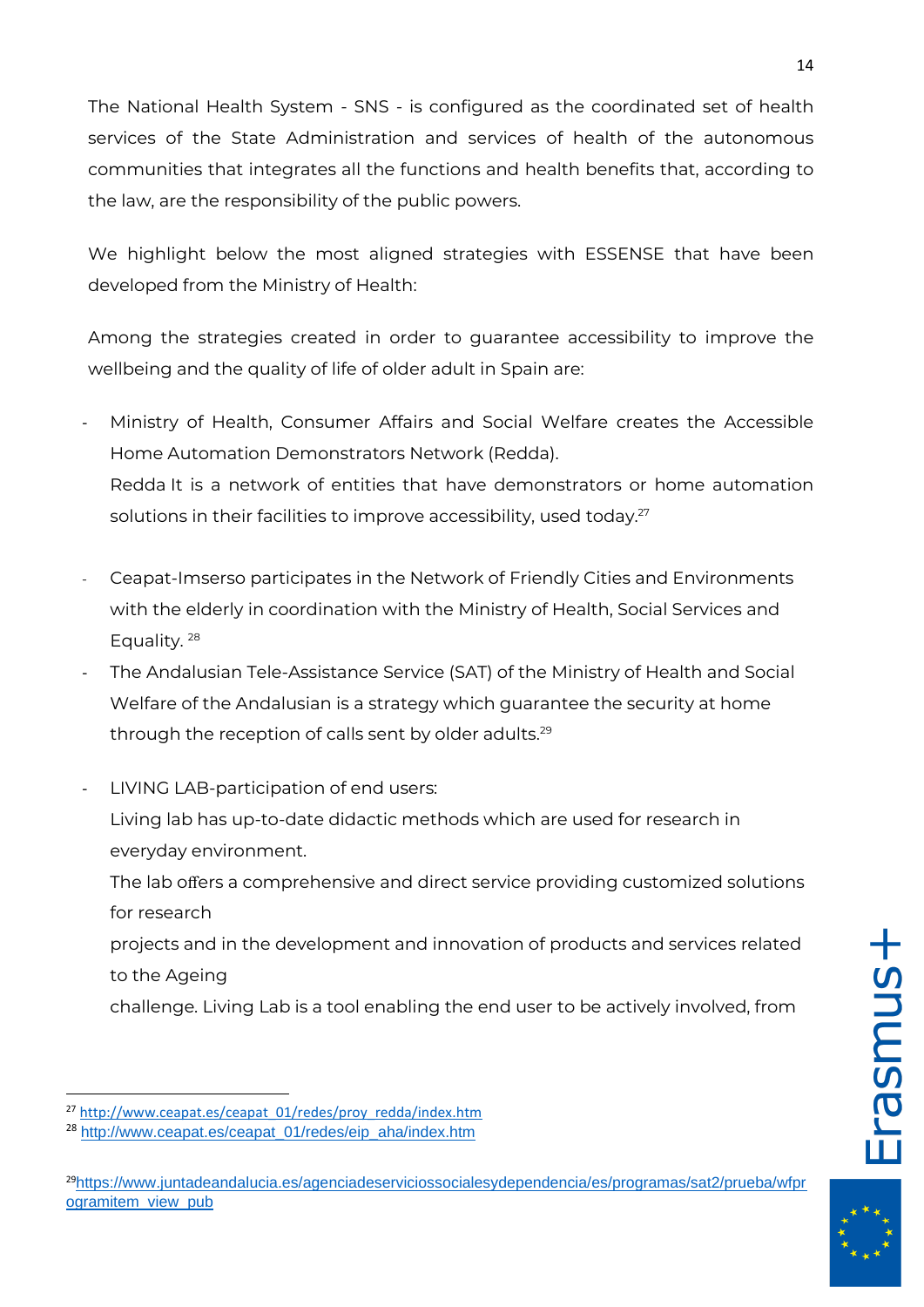their own everyday environment, in the design process, redesign of projects, products and services, as well as in the pilot stage.

### RESEARCH AND INNOVATION

The State Plan is the main instrument of the General State Administration for the development and achievement of the objectives of the Spanish Science and Technology and Innovation Strategy 2013-2020 and the Europe 2020 Strategy, and includes state aid for the I+D+R, which are preferably granted through calls under competitive competition. The next EU research & innovation investment programme (2021 – 2027) Based on the Commission Proposal for Horizon Europe, is being developed.

The previous Ministry of Economy, Industry and Competitiveness, through the Ministry of Research, Development and Innovation, developed the State Plan with public research centres, Universities, technology centres, business associations, technology platforms and experts from the scientific, technical and business community. Proposals received during the public consultation held during July 2017 have also been incorporated.

The State Plan 2017-2020, like the one corresponding to the 2013-2016 period, is made up of four state programs that correspond to the general objectives established in the Spanish Strategy for Science and Technology and Innovation 2013-2020: promotion of talent and its employability, knowledge generation and strengthening of the system, business leadership oriented to society's challenges. The Council of Ministers, has approved a Royal Decree establishing the Interministerial Commission for the incorporation of the BIM methodology (Building Information Modelling) in public procurement, with the nature of a collegiate administrative body, regulating its functions, composition and rules of operation.

The Interministerial Commission, which is attached to the Ministry of Development, will be composed of representatives of several Ministries and will be constituted within one month of the entry into force of its Royal Decree of creation. Its purpose is to promote and guarantee the coordination of the General State Administration and its public bodies and public law entities linked or dependent, in the incorporation of the BIM methodology in public procurement.

15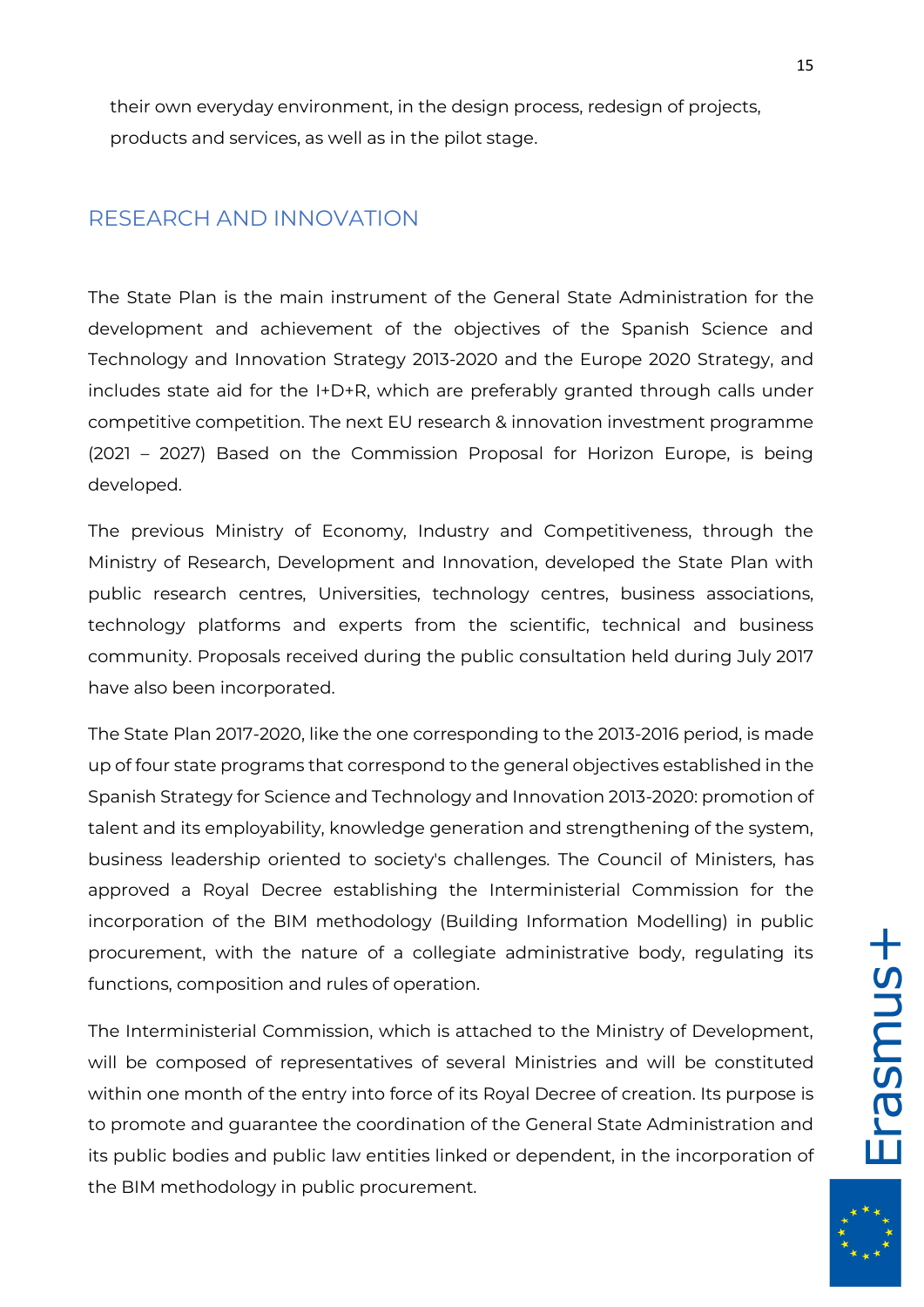In addition, within the Commission, a Technical Committee and other working groups will be created to assist it in its functions, as well as a Territorial Committee to facilitate the participation of the Autonomous Communities and Local Entities through the Spanish Federation of Municipalities and Provinces, and exchange information about BIM between the different Public Administrations.

#### Other Strategies

- Introduction of collaborative processes in Construction. 88 steps to BIM<sup>30</sup>
- Academic digital magazine 'Journal BIM & Construction Management' ISSN: 2659-6962.<sup>31</sup>

# **2.3 STRATEGIES, POLICIES AND AGENDAS IN GERMANY**

## EDUCATION

Education in Germany is strongly determined by the country's federal structure. Responsibilities for education are distributed between the Federal Government (Bund) and Germany's Federal States (Bundesländer). Each Federal State has its own education system and school laws.<sup>32</sup>

The scope of the Federal Government's responsibilities in the field of education is defined in the Basic Law<sup>33</sup>. Unless the Basic Law awards legislative powers to the Federation, the Länder have the right to legislate. Within the education system, this applies to the school sector, the Hgher Education sector, adult education and continuing education. Administration of the education system in these areas is almost exclusively a matter for the Länder.<sup>34</sup>

The German school system is divided into 5 levels:

<sup>30</sup> [https://itec.es/wp-content/uploads/2017/11/CCF-88Pasos\\_v2.pdf](https://itec.es/wp-content/uploads/2017/11/CCF-88Pasos_v2.pdf)

<sup>31</sup> <https://journalbim.org/index.php/jb>

<sup>32</sup> <https://eacea.ec.europa.eu/national-policies/en/content/youthwiki/62-administration-and-governance-germany>

<sup>33</sup> [https://eacea.ec.europa.eu/national-policies/eurydice/content/legislation-25\\_en#ConstitutionLawFederalLaw](https://eacea.ec.europa.eu/national-policies/eurydice/content/legislation-25_en#ConstitutionLawFederalLaw)

<sup>34</sup> <https://eacea.ec.europa.eu/national-policies/en/content/youthwiki/6-education-and-training-germany>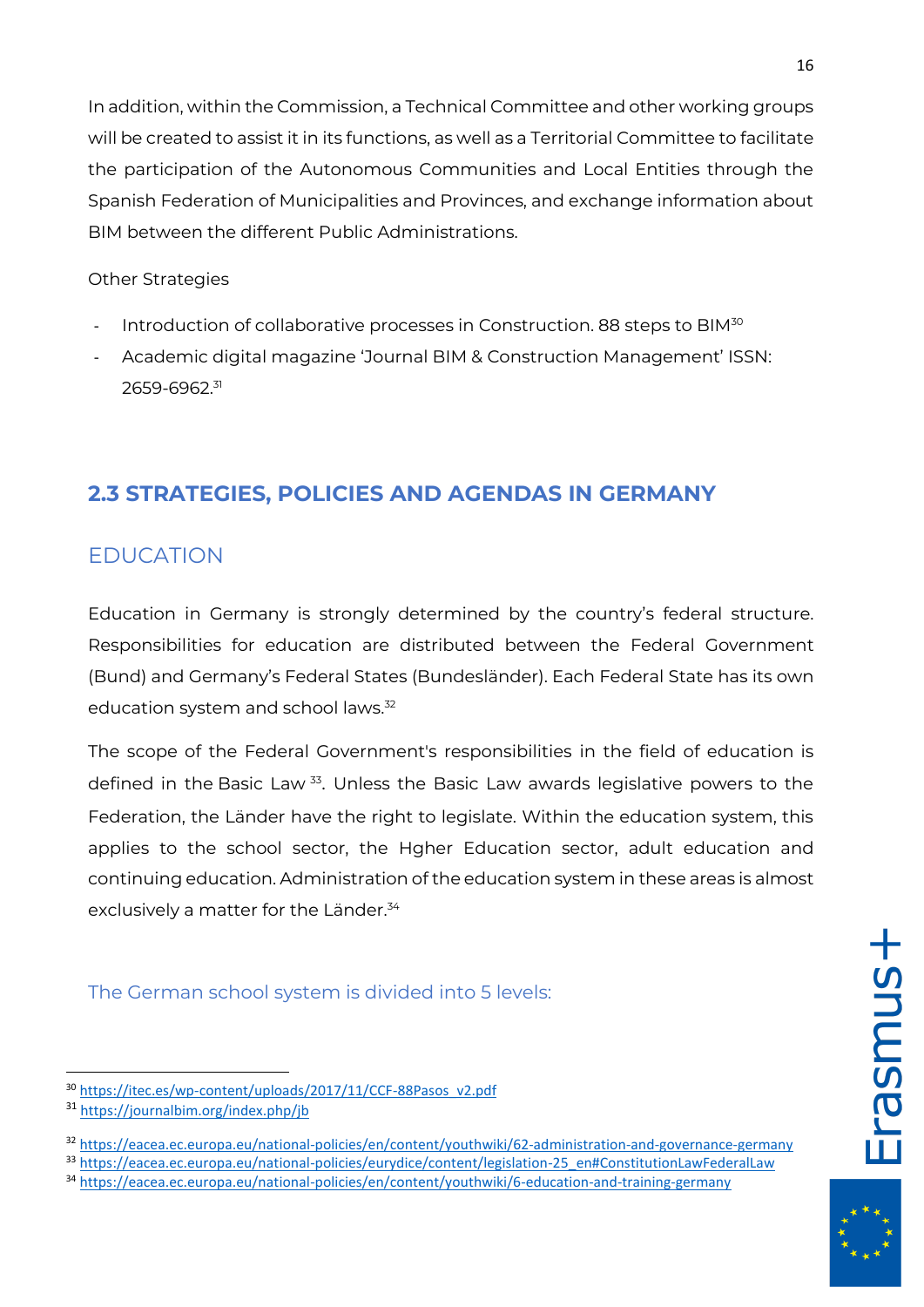#### Compulsory Education

As a rule, general compulsory schooling begins for all children in the Federal Republic of Germany in the year in which they reach the age of six and involves nine years of full-time schooling. Those young people who do not attend a full-time general education school or vocational school at upper secondary level once they have completed their period of compulsory general schooling must still attend part-time schooling (compulsory Berufsschule attendance – Berufsschulpflicht). This usually lasts three years.

#### Primary Education

As a rule, in the year in which children reach the age of six, they are obliged to attend primary school. All pupils in Germany enter the Grundschule which in almost all Länder covers grades 1 to 4 (in Berlin and Brandenburg grades 1 to 6).

#### Secondary Education

Following the primary school stage, secondary education in the Länder is characterised by division into the various educational paths with their respective leaving certificates and qualifications for which different school types are responsible. Once pupils have completed compulsory schooling they move into upper secondary education. The range of courses on offer includes full-time general education and vocational schools, as well as vocational training within the duales System (dual system).

#### Tertiary Education

The tertiary sector encompasses institutions of Higher Education (Universities, Fachhochschulen, colleges of art and music) and other establishments that offer study courses qualifying for entry into a profession to students who have completed the upper secondary level and obtained a Higher Education entrance qualification.

#### Adult Education and Lifelong Learning

The activities of the state in the field of continuing education are, for the most part, restricted to laying down principles and to issuing regulations relating to organisation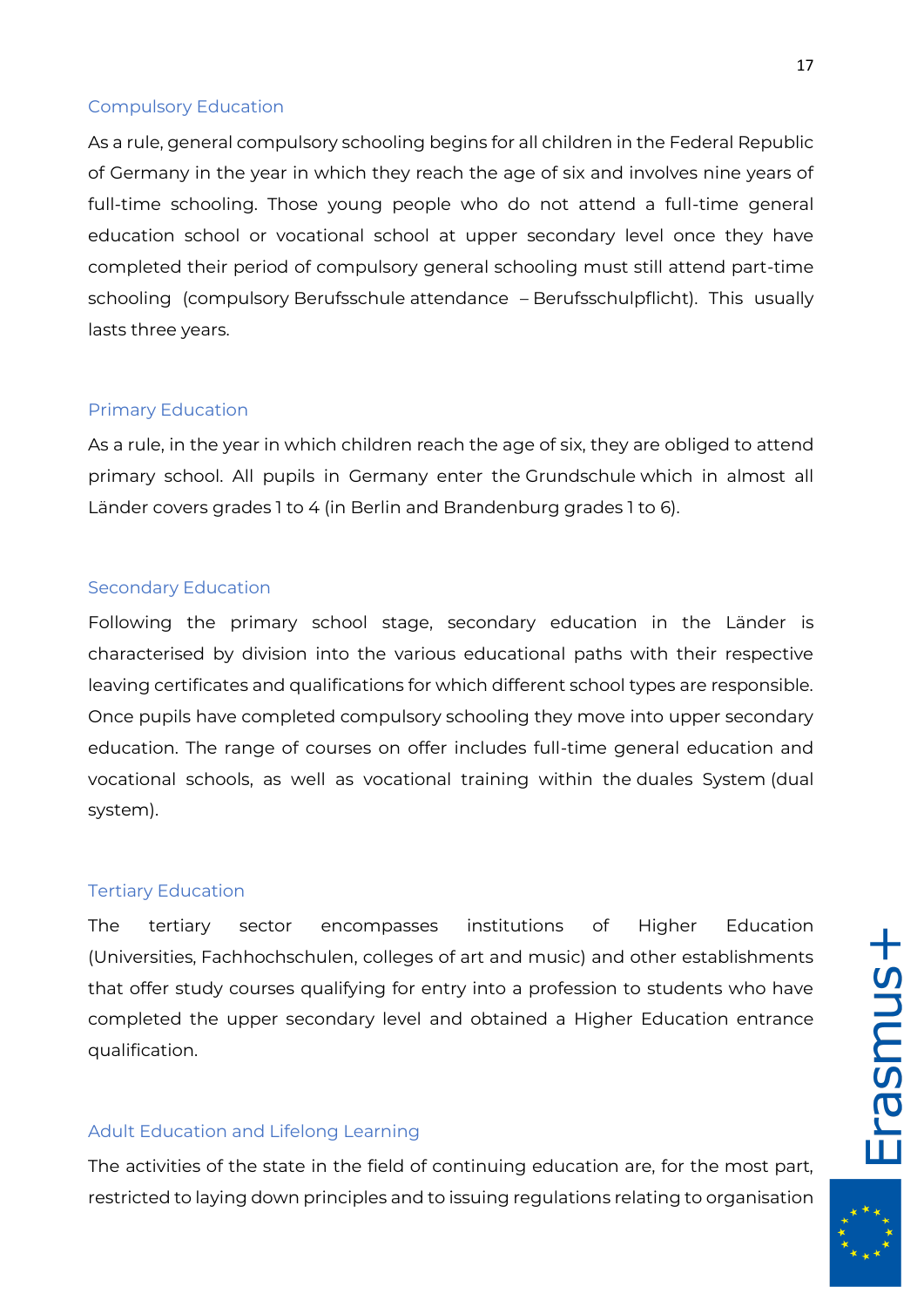and financing. Such principles and regulations are enshrined in the legislation of the Federal Government and the Länder. State regulations are aimed at establishing general conditions for the optimum development of the contribution of continuing education to lifelong learning.<sup>35</sup>

#### Education Strategy - Creating equitable opportunities for quality education

The 2018 education report mentions the following challenges: Increasing number of individuals in education, tendency towards higher education, sustained disparities between educationally disadvantaged individuals and academic high performers, growing heterogeneity in educational institutions, different development perspectives between educational regions (Bildungsregionen), expansion and reorganisation of educational regions, and personnel development and expansion.<sup>36</sup>

### **LABOUR**

Radical labour market reforms were implemented in Germany between 2002 and 2005, reforms that overturned the received idea that Germany was suffering from "reform paralysis". However, the part of these reforms that specifically concerned labour law was very small; their main purpose was to overhaul the social security and activation system for the unemployed and others of working age who are in need of support in line with a "work first" strategy. These reforms were extremely controversial and changed the party-political landscape in Germany.

Shortly after the reforms were introduced, a trend reversal took place on the German labour market: unemployment fell, employment with mandatory social insurance contributions picked up again, and the German labour market proved extraordinarily resilient through the 2008-2009 financial and economic crisis. Since then, the German economy has been so strong as to arouse increasing concern about economic imbalances within Europe. At the same time, however, neighbouring European countries are endeavouring to emulate Germany's supposed path to success by

<sup>35</sup> [https://eacea.ec.europa.eu/national-policies/eurydice/content/germany\\_en](https://eacea.ec.europa.eu/national-policies/eurydice/content/germany_en)

<sup>36</sup> <https://www.bildungsbericht.de/de/bildungsberichte-seit-2006/bildungsbericht-2018/bildung-in-deutschland-2018>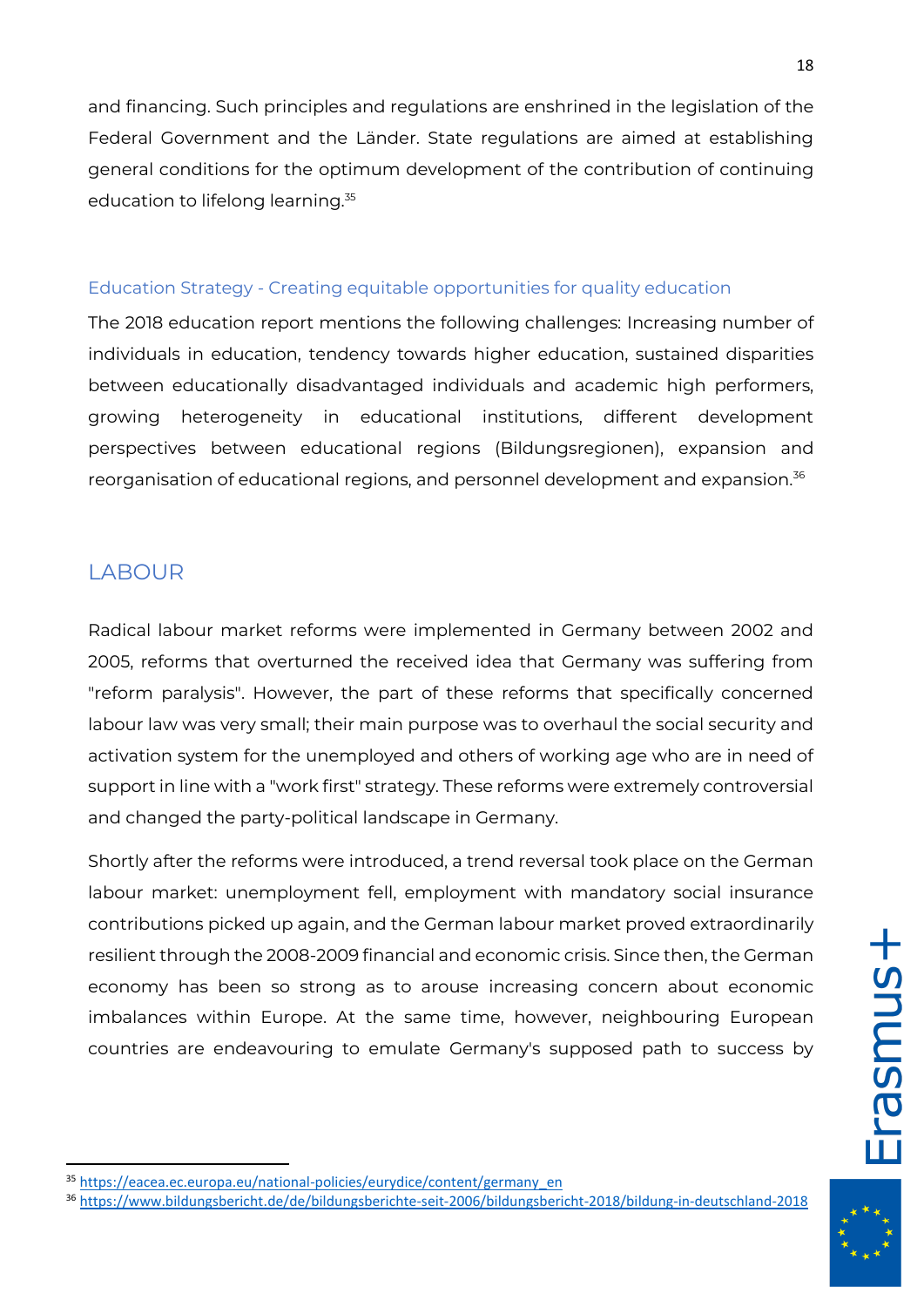implementing "structural reforms" along the lines of the German model, in the hope of achieving similar results. <sup>37</sup>

# HEALTH

Health care policy in Germany is dominated by economic (cost-containment), institutional and supply issues. Public health in general is low on the political agenda with much scope for improvement. Better health as an objective in itself has by and large been a neglected issue. Health targets are conceived of as the most promising instruments for bringing the health issues back in.

After a failed attempt to introduce health targets by the federal government in the 1980s, various states introduced or started planning health target programmes in the 1990s. These programmes vary widely in scope and focus. Meanwhile, the competent actors in the health policy arena have picked up the concept in order to make it fruitful for health care and bridge the gap between public health and health care. Moreover, health targets have reappeared on the federal political agenda. Conclusions: While the health target movement in Germany is gaining momentum the crucial issue of finding a political balance between the federal, Länder and local institutional levels remains unsolved. The future prospect of health targets in Germany will depend on solving this problem.<sup>38</sup>

The strategy includes initiatives in the following key action areas:

- Improving prevention and promoting health
- Promoting equity in health
- Reducing health risks
- Monitoring the current situation, carrying out basic research and identifying risk and protection factors

<sup>37</sup> [https://www.eesc.europa.eu/en/our-work/publications-other-work/publications/impact-labour-legislation-reform](https://www.eesc.europa.eu/en/our-work/publications-other-work/publications/impact-labour-legislation-reform-germany-labour-market-reforms-and-jobs-miracle-germany)[germany-labour-market-reforms-and-jobs-miracle-germany](https://www.eesc.europa.eu/en/our-work/publications-other-work/publications/impact-labour-legislation-reform-germany-labour-market-reforms-and-jobs-miracle-germany) 38 [https://academic.oup.com/eurpub/article/10/suppl\\_4/38/483946](https://academic.oup.com/eurpub/article/10/suppl_4/38/483946)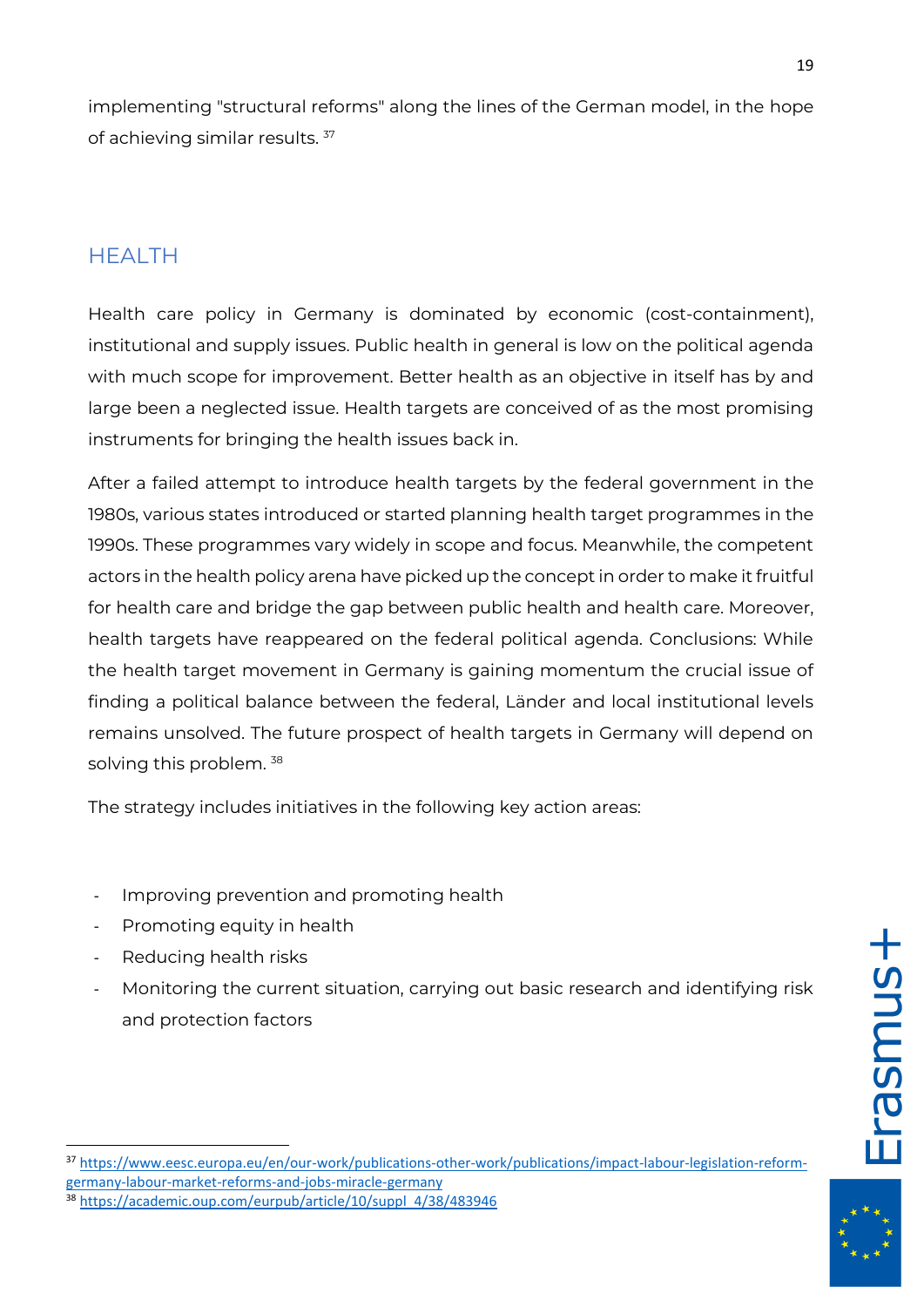### RESEARCH AND INNOVATION

In Germany, responsibility for education lies largely with the Federal States, which is why there is no uniform concept for innovation in formal education. The education standards to safeguard quality and innovation (Bildungsstandards zur Sicherung von Qualität und Innovation im föderalen Wettbewerb der Länder) contain some approaches and notes on innovation, as do the resolution of the Standing Conference of the Ministers of Education and Cultural Affairs (Kultusministerkonferenz, KMK) on cultural youth education [\(Beschluss der Kultusministerkonferenz zur kulturellen](http://www.kmk.org/fileadmin/Dateien/veroeffentlichungen_beschluesse/2007/2007_02_01-Empfehlung-Jugendbildung.pdf)  [Jugendbildung\)](http://www.kmk.org/fileadmin/Dateien/veroeffentlichungen_beschluesse/2007/2007_02_01-Empfehlung-Jugendbildung.pdf) and the KMK strategy on education in the digital world [\(Strategie](https://www.kmk.org/fileadmin/Dateien/pdf/PresseUndAktuelles/2017/Strategie_neu_2017_datum_1.pdf)  der Kultusministerkonferenz .Bildung in der digitalen Welt'). For instance, North Rhine-Westphalia amended its school legislation in 2006 to highlight the responsibility to be carried by the schools themselves. In 2012, a circular [\(Runderlass\)](https://bass.schul-welt.de/pdf/12450.pdf?20190612133201) was adopted to encourage more innovative projects by schools. Amongst other things, the circular opens up an opportunity for schools to trial innovative lesson organisation methods.

From the 2017/2018 school year onwards, starting with eight model schools Bavaria will develop and trial blueprint concepts for the systematic use of digital learning and working in schools. The project is known as Digital school 2020 [\(Digitale Schule](http://bildungspakt-bayern.de/digitale-schule-2020/)  [2020\)](http://bildungspakt-bayern.de/digitale-schule-2020/). The project is implemented by Stiftung Bildungspakt Bayern, with exclusive support from the Bavarian Industry Association (Vereinigung der Bayerischen Wirtschaft e.V., VBW). <sup>39</sup>

<sup>39</sup> <https://eacea.ec.europa.eu/national-policies/en/content/youthwiki/67-skills-innovation-germany>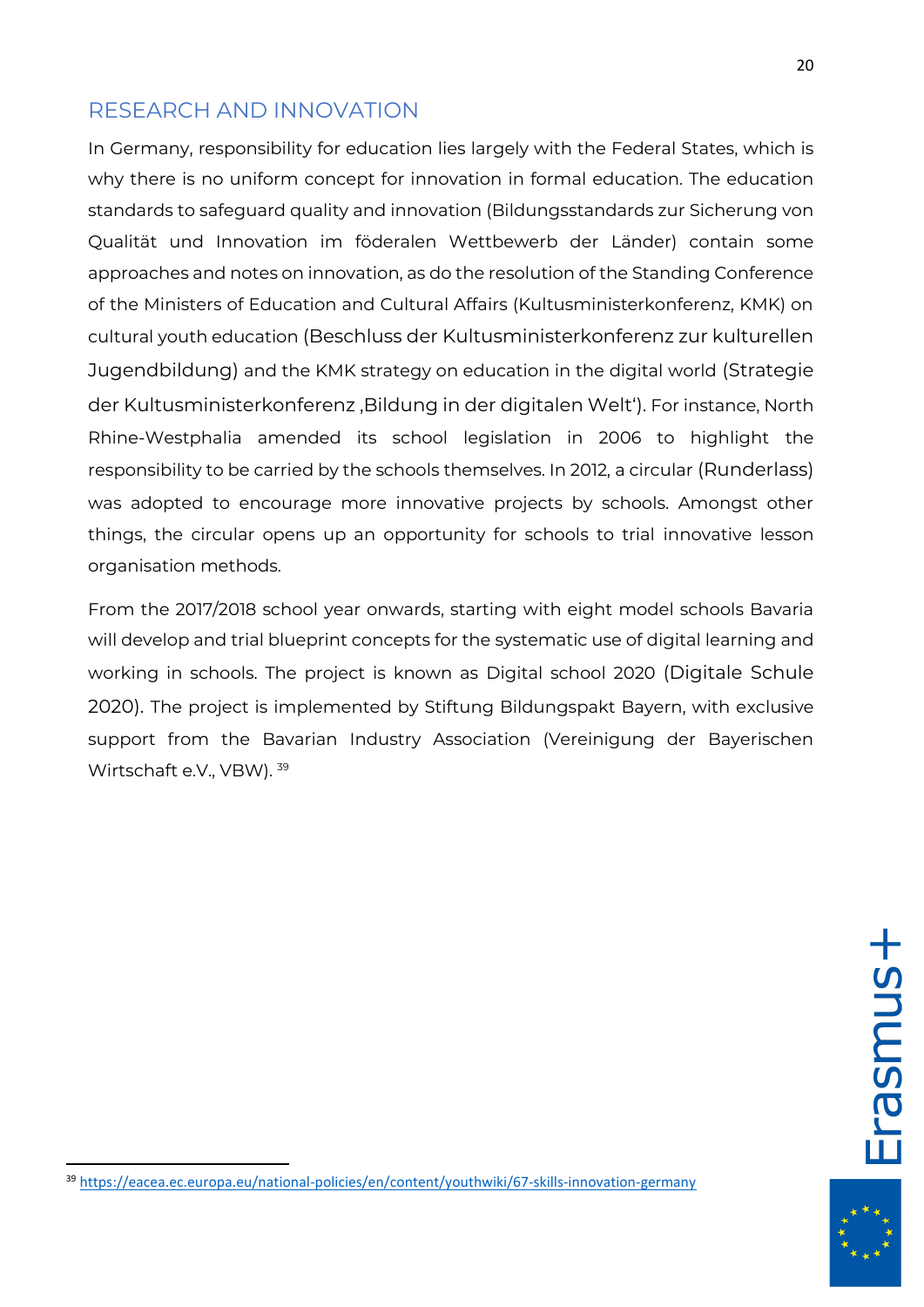# **2.4. STRATEGIES, POLICIES AND AGENDAS IN SLOVENIA**

### EDUCATION

The BIM Association Slovenia (siBIM)<sup>40</sup> is an organisation connecting professionals and enthusiasts that are interested in building information modelling (BIM). The organization aims to facilitate professional development by organizing training and the exchange of experience. Its other objectives include preparing guidelines and regulations related to BIM and representing the interests of the Slovenian construction industry in the field of BIM at the international level.

# LABOUR

Slovenian government is currently developing an action plan<sup>41</sup> that will encourage and regulate digitalization in the built environment in Slovenia. The action plan recognises the importance of BIM in all stages of the construction process and emphasises the advantages of using BIM on several fronts: project quality, financial management, energy efficiency, and sustainability, among others. The execution of the action plan, resulting in a more common use of BIM, is expected to save more than 10% of funds dedicated to the building projects, as the number of errors and redundant work are expected to decrease.

Slovenia's Smart Specialization Strategy (S4)<sup>42</sup> aims to strengthen the competitiveness of the economy by enhancing innovation, diversifying existing industries and services, and boosting growth of new businesses. "Healthy working and living environment" is one of the three priority areas of the S4. Within this area, a lot

<sup>42</sup> [http://www.onlines3.eu/wp-](http://www.onlines3.eu/wp-content/uploads/RIS3_strategy_repository/SI_S4_dokument_2015_october_eng_clean_lekt.pdf)

<sup>40</sup> http://sibim.si/

<sup>41</sup>

[http://sibim.si/f/docs/dokumenti/Akcijski\\_nacrt\\_uvedbe\\_digitalizacije\\_na\\_podrocju\\_grajenega\\_okolja\\_v\\_RS\\_7\\_5\\_201](http://sibim.si/f/docs/dokumenti/Akcijski_nacrt_uvedbe_digitalizacije_na_podrocju_grajenega_okolja_v_RS_7_5_2018.pdf) [8.pdf](http://sibim.si/f/docs/dokumenti/Akcijski_nacrt_uvedbe_digitalizacije_na_podrocju_grajenega_okolja_v_RS_7_5_2018.pdf)

[content/uploads/RIS3\\_strategy\\_repository/SI\\_S4\\_dokument\\_2015\\_october\\_eng\\_clean\\_lekt.pdf](http://www.onlines3.eu/wp-content/uploads/RIS3_strategy_repository/SI_S4_dokument_2015_october_eng_clean_lekt.pdf)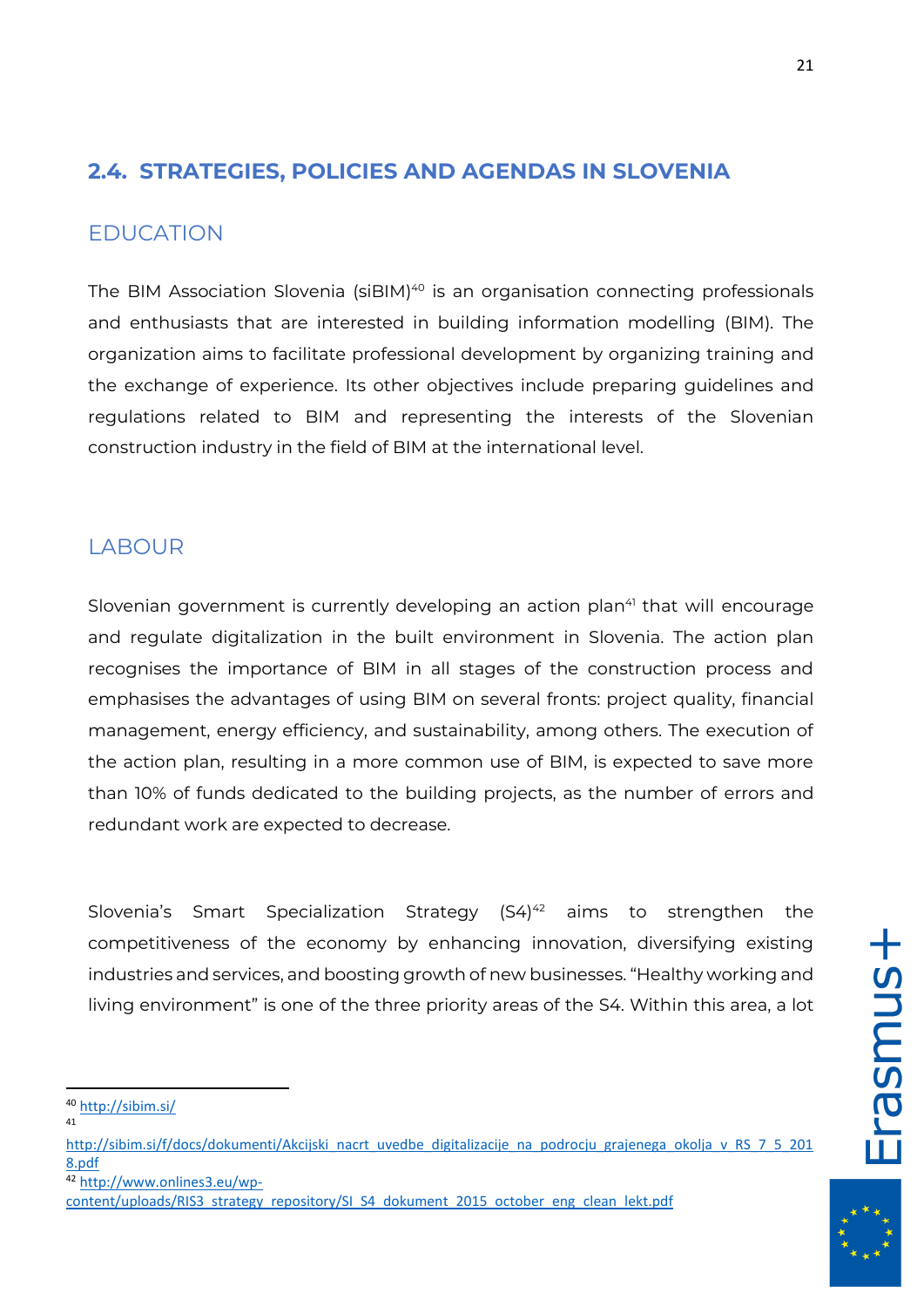of focus is placed on smart housing units and appliances, modern building management systems, and advanced building materials.

Strategic Research & Innovation Partnership on Smart Cities<sup>43</sup> and Communities aims to advance the use of modern digital technologies to improve performance and overall quality of life. Among other topics, the partnership focuses on Internet of Things related to smart homes, communication solutions for smart environments, and healthy and active living. Another goal is to upgrade the infrastructure with the integration of ICT and smart algorithms<sup>44</sup>, where implementing sensors and combining diverse data is important.

Strategic Research & Innovation Partnership (SRIP) on Health and Medicine<sup>45</sup> aims to improve the social and economic value of the sector. Encouraging active and healthy ageing is one of its key objectives. The partnership emphasises the need for novel and adapted services in combination with smart devices for assisted living.

## **HEALTH**

Slovenian National Institute for Public Health (NIPH)<sup>46</sup> recognizes that wellbeing of older adults represents an increasing public health concern. In their recent extensive report<sup>47</sup> focusing on falls, they outline internal and external risk factors as well as possible interventions that can mitigate the issue. The effects of interventions that adapt the indoor environment to the needs of older adults are evaluated in a particularly positive light. The ongoing project MoST ("Model of a holistic approach to improve health and decrease health inequality in local communities") has been assessing the risk factors and interventions related to falls at 25 health centres in Slovenia. The project's results will form a basis for the fall prevention programme that

22

<sup>43</sup> [http://pmis.ijs.si/wp-content/uploads/2016/12/Key-orientations-%E2%80%93-Focus-areas-of-Horizontal-ICT](http://pmis.ijs.si/wp-content/uploads/2016/12/Key-orientations-%E2%80%93-Focus-areas-of-Horizontal-ICT-network.pdf)[network.pdf](http://pmis.ijs.si/wp-content/uploads/2016/12/Key-orientations-%E2%80%93-Focus-areas-of-Horizontal-ICT-network.pdf)

<sup>44</sup> <http://pmis.ijs.si/wp-content/uploads/2016/12/Key-orientations-of-verticals.pdf>

<sup>45</sup> [https://www.sis-egiz.eu/mma/abstract\\_srip\\_health\\_\\_medicinepdf/2018021211241288/](https://www.sis-egiz.eu/mma/abstract_srip_health__medicinepdf/2018021211241288/)

<sup>46</sup> <https://www.nijz.si/en>

<sup>47</sup> [https://www.nijz.si/sites/www.nijz.si/files/publikacije-](https://www.nijz.si/sites/www.nijz.si/files/publikacije-datoteke/padci_pri_starejsih_2019_publikacija_oblikovano_2020_koncna_mrs.pdf)

datoteke/padci pri starejsih 2019 publikacija oblikovano 2020 koncna mrs.pdf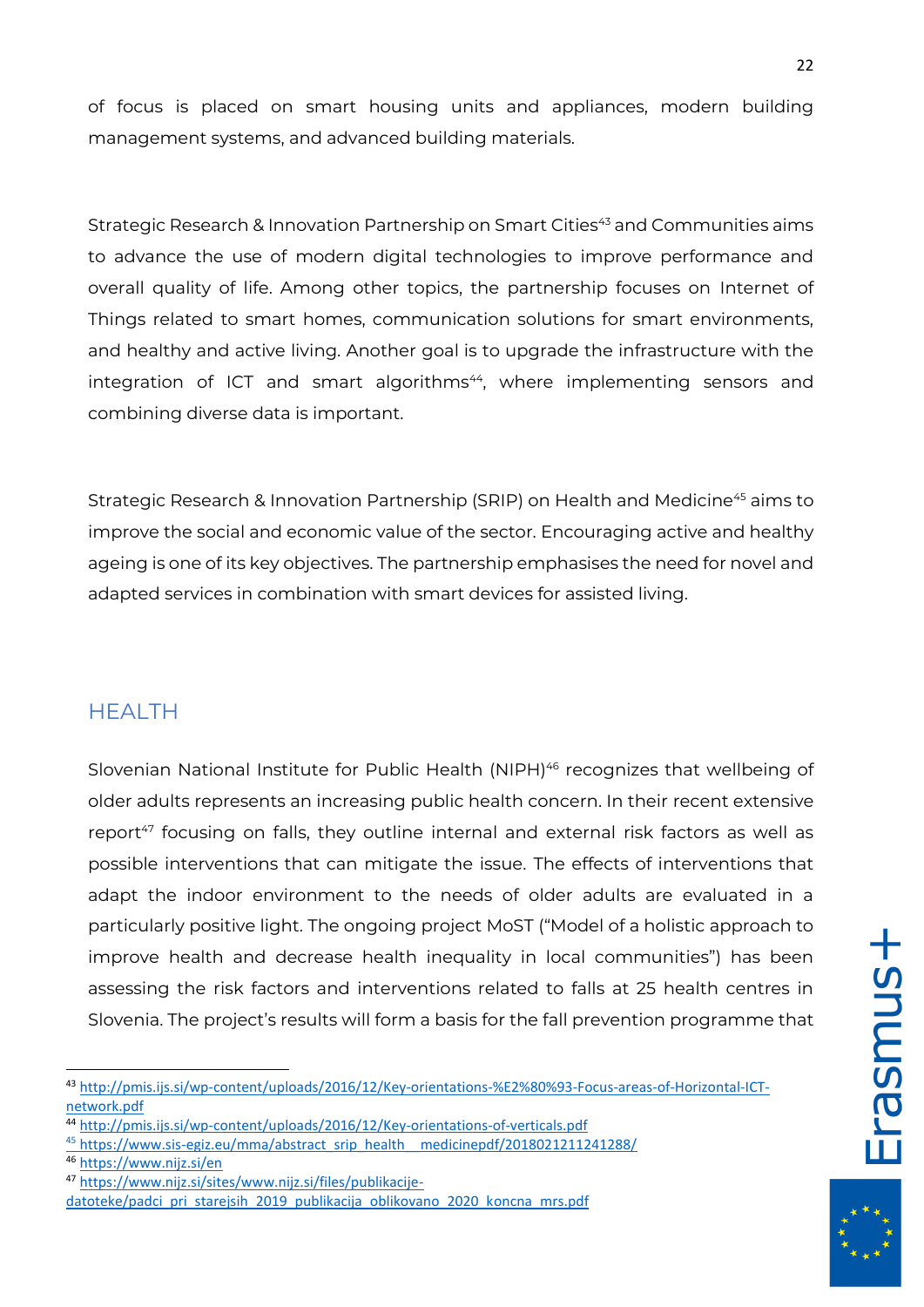is intended for all of the health centres in Slovenia (although the implementation will mostly depend on policy makers).

## RESEARCH AND INNOVATION

Concern for health in older adults is reflected in the increased interest in relevant projects. For example, a recent project call<sup>48</sup> ("Healthy ageing with the support of digital solutions") exemplifies a recent trend of projects in the area of ambientassisted living (AAL). A similar international ongoing project (Ithaca <sup>49</sup>) aims to create modern national strategies to improve healthcare, with the focus on long term care of older adults (including care at home).

This research trend is also reflected in the development of a new scientific journal based in Slovenia. The peer-reviewed journal Interdisciplinary Perspectives on the Built Environment (IPBE)<sup>50</sup>, although not specifically focusing on older adults, welcomes research on the topic of advancing human health in the built environment, including the topics at the intersection of building information modelling, AAL, and health.

University of Primorska will begin offering a PHD programme called "Renewable Materials for Healthy Built Environments" in 2020, which covers the topics of Active Healthy Ageing, Ambient Assisted Living, Occupant Health in the Built Environment, and BIM.

Research interest can also be observed in the field of BIM. A recent article<sup>51</sup> analysed the current state of BIM use in Slovenia and compared it to the progress in the UK, where the use of BIM became mandatory in public infrastructure. The article concludes that the BIM use is comparable between the two countries but emphasizes

<sup>48</sup> [https://www.gov.si/novice/2020-01-15-najava-javnega-razpisa-aal-za-sofinanciranje-ikt-projektov-na-podrocju](https://www.gov.si/novice/2020-01-15-najava-javnega-razpisa-aal-za-sofinanciranje-ikt-projektov-na-podrocju-aktivnega-staranja/)[aktivnega-staranja/](https://www.gov.si/novice/2020-01-15-najava-javnega-razpisa-aal-za-sofinanciranje-ikt-projektov-na-podrocju-aktivnega-staranja/)

<sup>49</sup> <https://www.interregeurope.eu/ithaca/>

<sup>50</sup> <https://ipbe.innorenew.eu/ipbe>

<sup>51</sup> [http://zpm.si/projektna-mreza-slovenije/wp-content/uploads/2019/04/KIRALY\\_STARE\\_8-april-2019-SLO.pdf](http://zpm.si/projektna-mreza-slovenije/wp-content/uploads/2019/04/KIRALY_STARE_8-april-2019-SLO.pdf)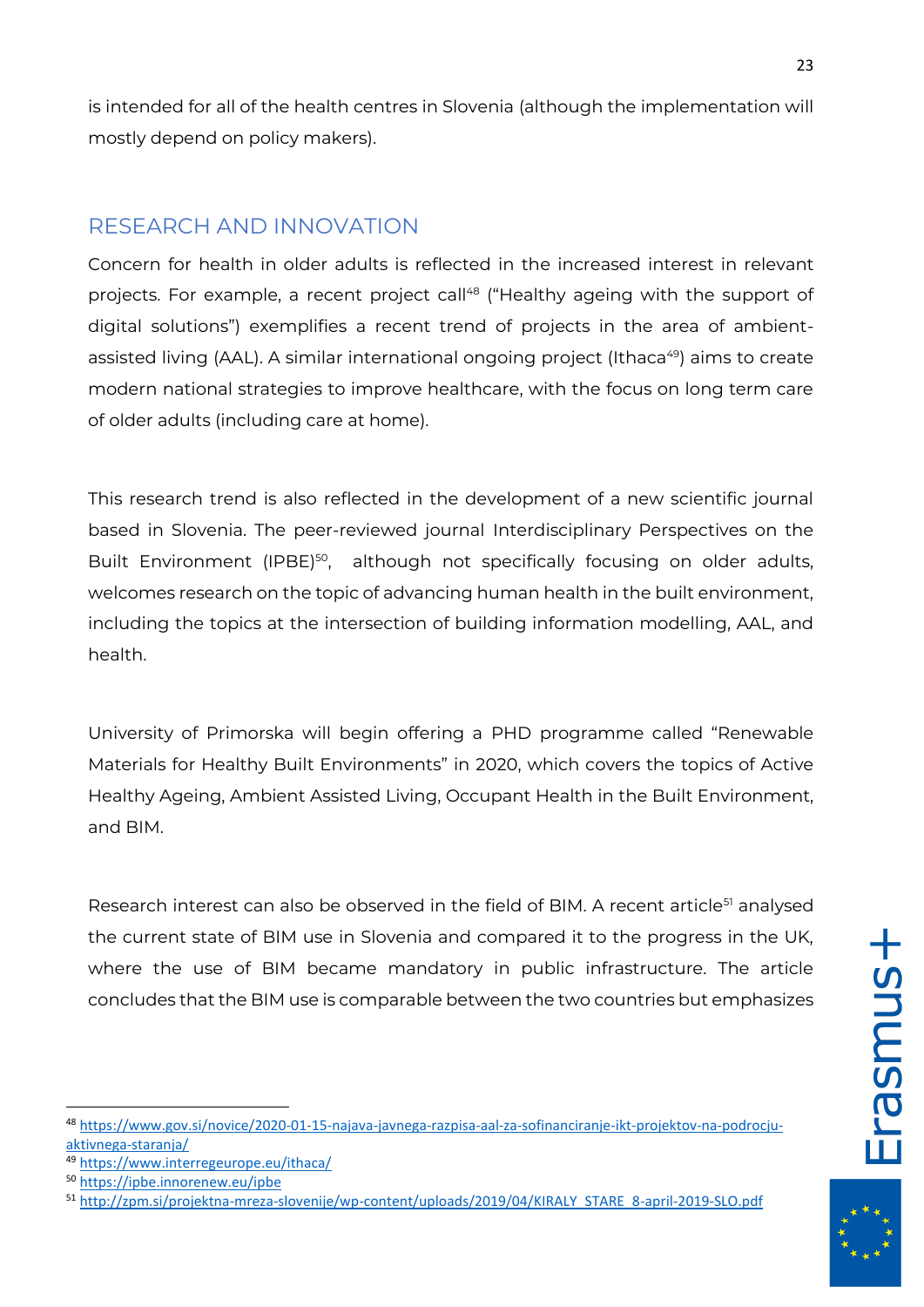room for improvement and the role of Slovenian government in actively implementing BIM in public building projects.

## **3. STRATEGIES, POLICIES AND AGENDAS IN EUROPE**

European Policies which can help to address the ESSENSE topic: the use of BIM/AAL technologies forward the design of accessible environment for older adult are presented below:

### EDUCATION

On February 26, 2014, the European Directive European Parliament and Council 2014/24 / EU<sup>52</sup> was approved, which imposes the following three-phase roadmap for all member countries of the European Union:

- March 12, 2018: recommended use of BIM in Public Tenders.
- December 17, 2018: mandatory use of BIM in Public Building Tenders.
- July 26, 2019: mandatory use of BIM in Public Infrastructure Tenders.

Active and healthy ageing (AHA)<sup>53</sup> is one of the societal challenges we will be facing in the upcoming decades as demographic ageing heavily impacts on society and economy. Finding innovative and sustainable solutions to help individuals of advanced old age to continue living at home independently is critical in the context of both demographic change and budgetary constraints. Policies on ageing may perceive 'old age' as a status rather than the result of a process and change of paradigm is needed. In order to gain the ability to remain active, the individual needs to invest in this process throughout the life course. Overview of existing policies and current practices gives insight about societal structures and awareness-raising actions that would enable persons to live an active life-style as long as possible:

- Strategy and action plan for healthy ageing in Europe, 2012-2020
- Age friendly cities of WHO104 is a network the encouraging the development of age-friendly cities

**Frasmas** 

<sup>52</sup> <https://eur-lex.europa.eu/legal-content/EN/ALL/?uri=celex%3A32014L0024>

<sup>53</sup> [https://ec.europa.eu/eip/ageing/home\\_en](https://ec.europa.eu/eip/ageing/home_en)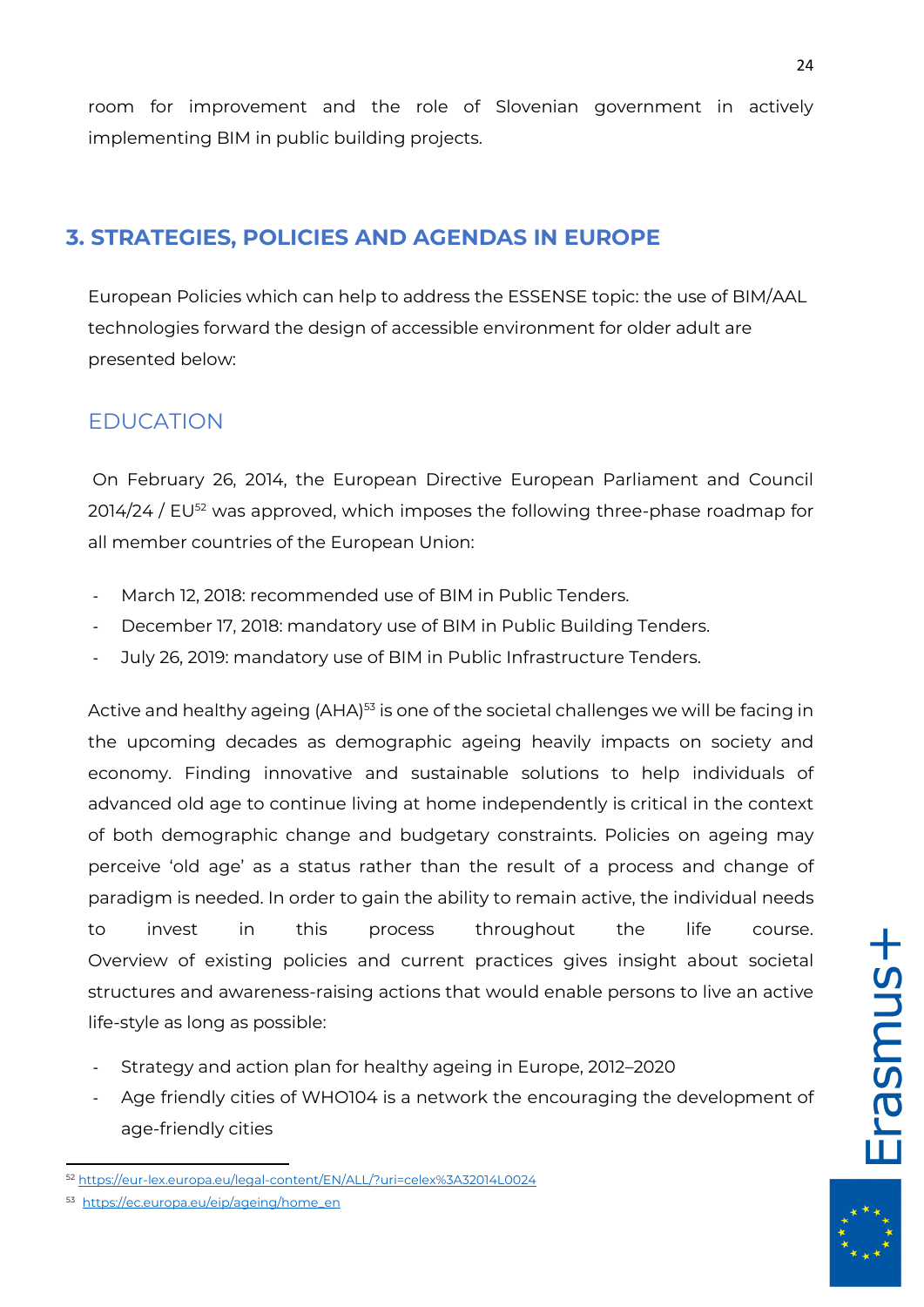- A European Innovation Partnership on Active and Healthy Aging (EIPAHA platform is a communication and information hub for all actors involved in Active and **Healthy Ageing** throughout Europe
- Smart cities: digital solutions for a more liveable future108 state that after a decade of experimentation, smart cities are entering a new phase

ACTIVE ASSISTED LIVING<sup>54</sup> is a European programme supporting de development of innovation designed to improve quality of life for older people.

The AAL has funded the development of many new products and services designed to help us continue to live our lives the way we want to as we get older.

The development of innovative technology and the innovative use of existing technology means we can live happier, more independent lives for as long as possible.

European Master in Building Information Modelling (BIM A+) is an European Initiative granted by Erasmus+ programme<sup>55</sup> whose objective is to offer an advanced education programme on BIM integrated design, construction and operation processes, with a strong focus on the collaborative practices that are the cornerstone of such integration. The Master combines the diversity of expertise at leading European Universities in the relevant fields (Univ. Minho, Ljubljana, Milan), and 25 Associated Partners from academia, R&D and industry, offering education oriented to a multidisciplinary understanding of virtual construction through the involvement of experts from complementary fields (engineers, architects, programmers and others). Students gain top level knowledge on BIM in a research-oriented environment, with close cooperation with the industry and with a strong focus on problem solving. The course will combine the recent advances in research and development with activities practical applications. After successful completion of the BIM A+ a student will gain competences to compete in a highly demanding market as a BIM Manager/Strategist/Consultant/Modeller, furthermore, students may consider engaging in a further degree of studies towards (PhD) research on the BIM proficiency level.

<sup>54</sup> [http://www.aal-europe.eu](http://www.aal-europe.eu/)

<sup>55</sup> <http://www.bimaplus.org/>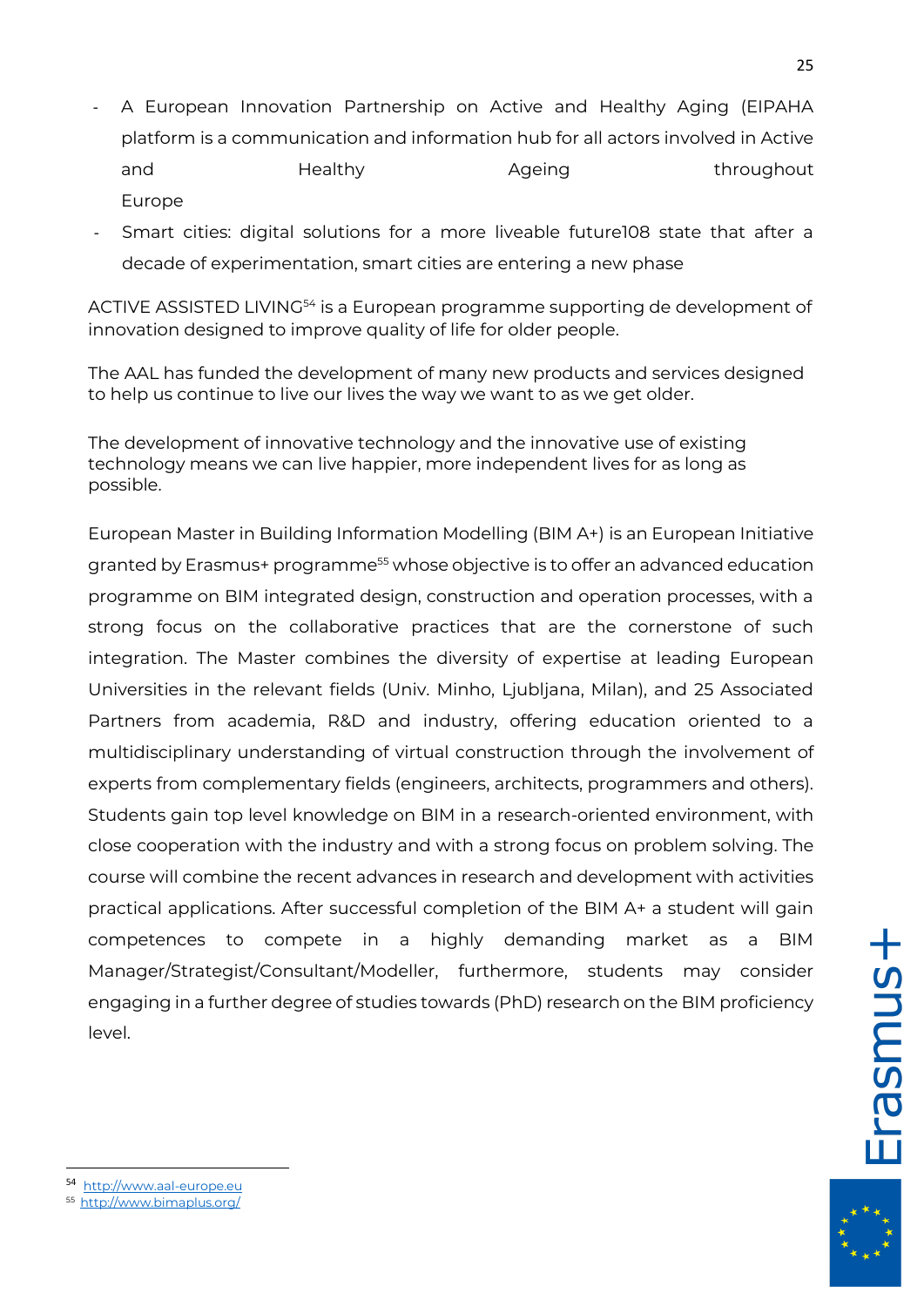### LABOUR

As an initial boost, the European Union adopted initiatives to encourage the adoption of BIM in the public sector. [EUBIM,](http://www.eubim.eu/) co-funded by the EU, is a task group combining national efforts into a common and aligned European approach. EUBIM aims to encourage the use of BIM in public works with the common goal of improving value for money, quality, and sustainable competitiveness of the construction sector.

EUBIM published the Handbook<sup>56</sup> for the introduction of Building Information Modelling (BIM) by the European Public Sector - Strategic action for construction sector performance: driving value, innovation and growth.

This has been published in 18 languages and provides a central reference point for the introduction of BIM by the European public sector. It addresses public policy users, national and local clients, procurers and operators. The handbook aims to equip Government and public sector construction clients with the knowledge to provide the necessary leadership to its industrial supply chain. In particular, section 3.1 introduces recommendations for the adoption of BIM as part of a national strategy for each member state.

Other standardisation work includes:

- Data dictionaries (International Framework for Dictionaries Libraries) and processes (data delivery manuals). ISO/TC 59/SC 13 "Organization of information about construction works",
- A subcommittee of the International Organization for Standardization (ISO) on the worldwide and CEN/TC 442 "Building Information Modelling",
- A technical committee of European Committee for Standardisation (CEN) on the European level develop and maintain standards in the BIM domain.
- Directive of the European Parliament and of the Council on the approximation of the laws, regulations and administrative provisions of the Member States as regards the accessibility requirements of products and services. COM (2015) 615 final - 2015/0278 (COD).
- Directive (EU) 2019/882 of the European Parliament and of the Council of April 17, 2019 on the accessibility requirements of products and services.

**Erasmus+** 

<sup>56</sup> [http://www.buildup.eu/en/practices/publications/handbook-introduction-bim-european-public-sector-.](http://www.buildup.eu/en/practices/publications/handbook-introduction-bim-european-public-sector-)